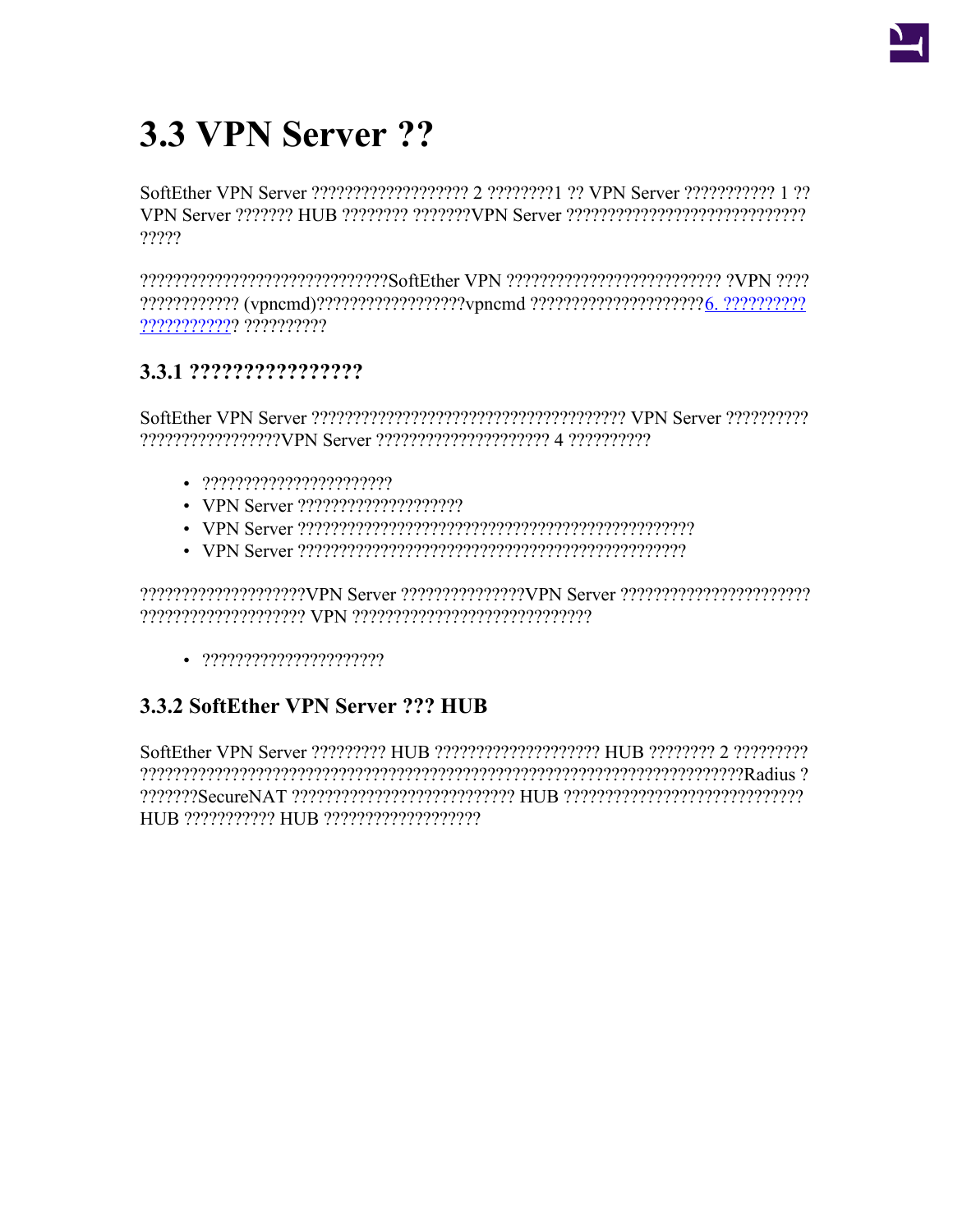$3 - 3 - 1$ .png

# 

# 3.3.3 ???????????????

SoftEther VPN Server ????????????<u>2.4 VPN ???????????</u>? ??????SoftEther VPN ????????? 

?SoftEther VPN ?????????????? GUI ?????VPN ????????????????? (vpncmd)?? CUI ????? ???

 $3 - 3 - 2$ .png

VPN Server ? VPN Bridge ?????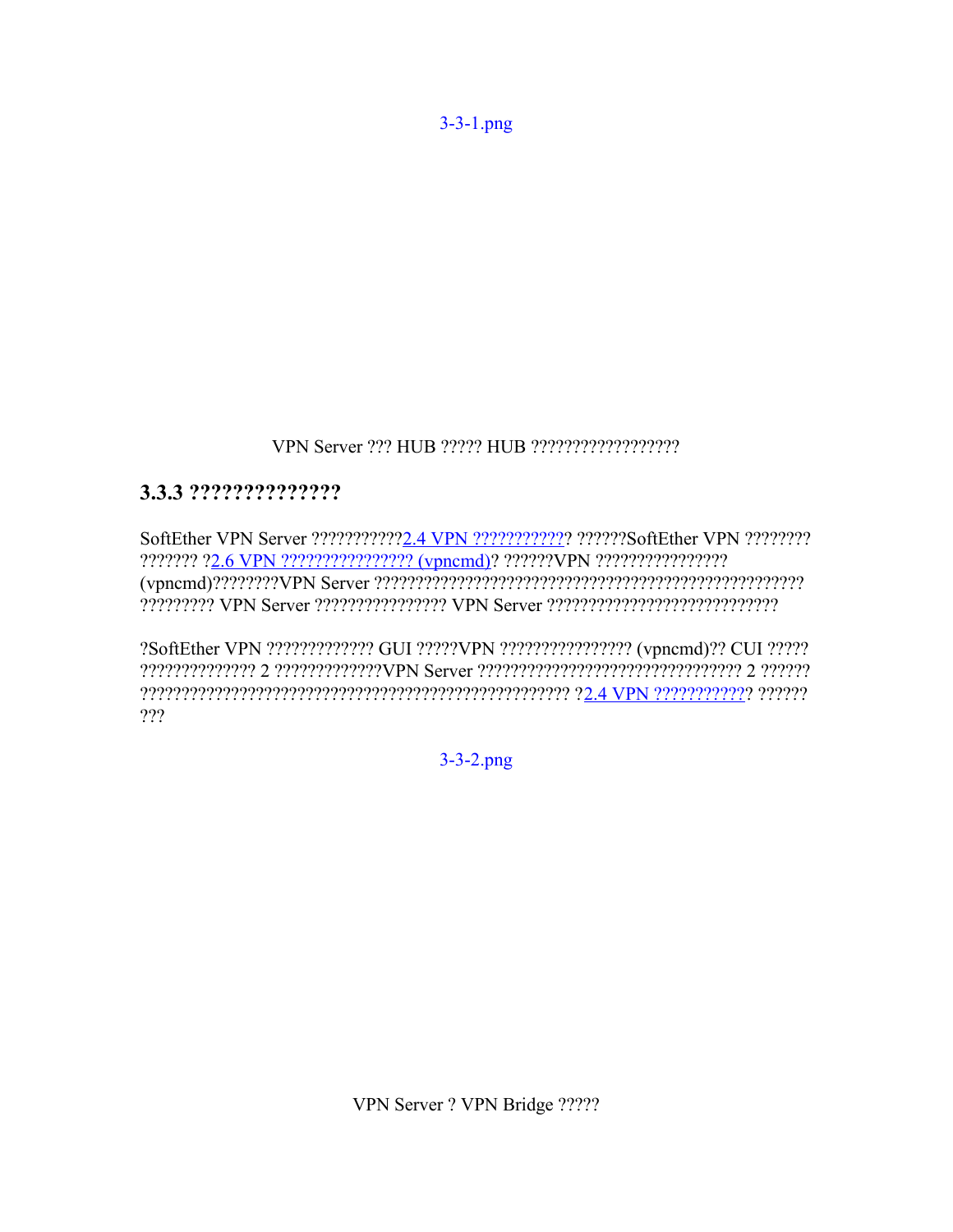# 3.3.4 ????

## SoftEther VPN Server ???????

?????????????????????????????VPN Server ?????????????????????????????????oot ?? / 

renterenterenterenteren der antiborrenten der antiborren der genommen der erste erstehen erstehenen antiborren ????????

????????????????????

 $3-3-3.$ png

**VPN Server** ????????????

#### ?? HUB ?????

SoftEther VPN Server ??????????????? HUB ? VPN Server ??????????????????????? HUB ????? ??????????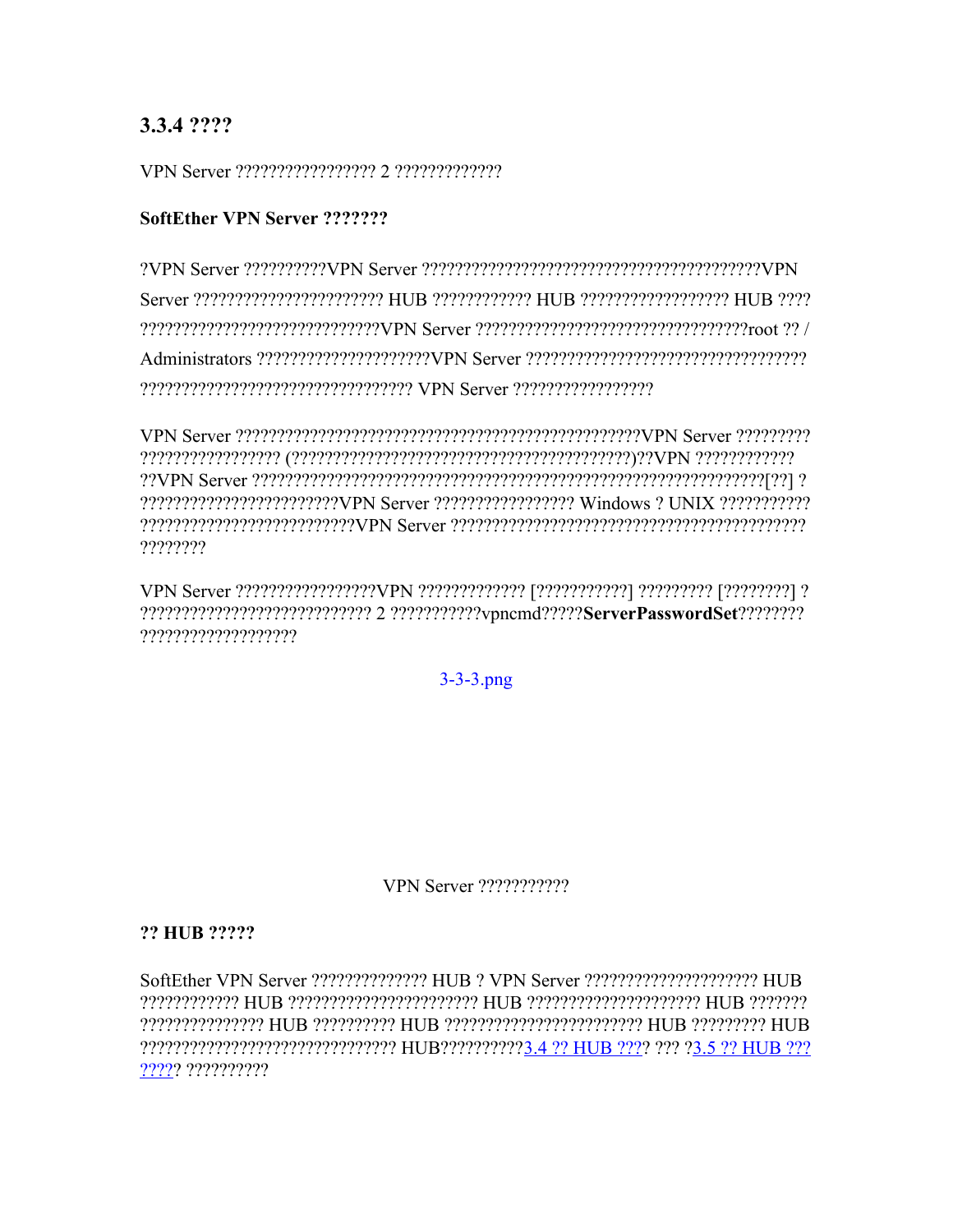## 3.3.5 SSL ???

 $SSL.$ 2222222222222222222223  $X$  509 2222222  $RSA$  222222222222222  $PKCS#12$  222 1 ?????????????????????

VPN Server ??????????????? X.509 ????????????????VPN ???????????? [???????????] ?? 

 $3 - 3 - 4$ .png

VPN Server ? Web ???????????????? X.509 ???

3.3.6 ???????

???????????????????????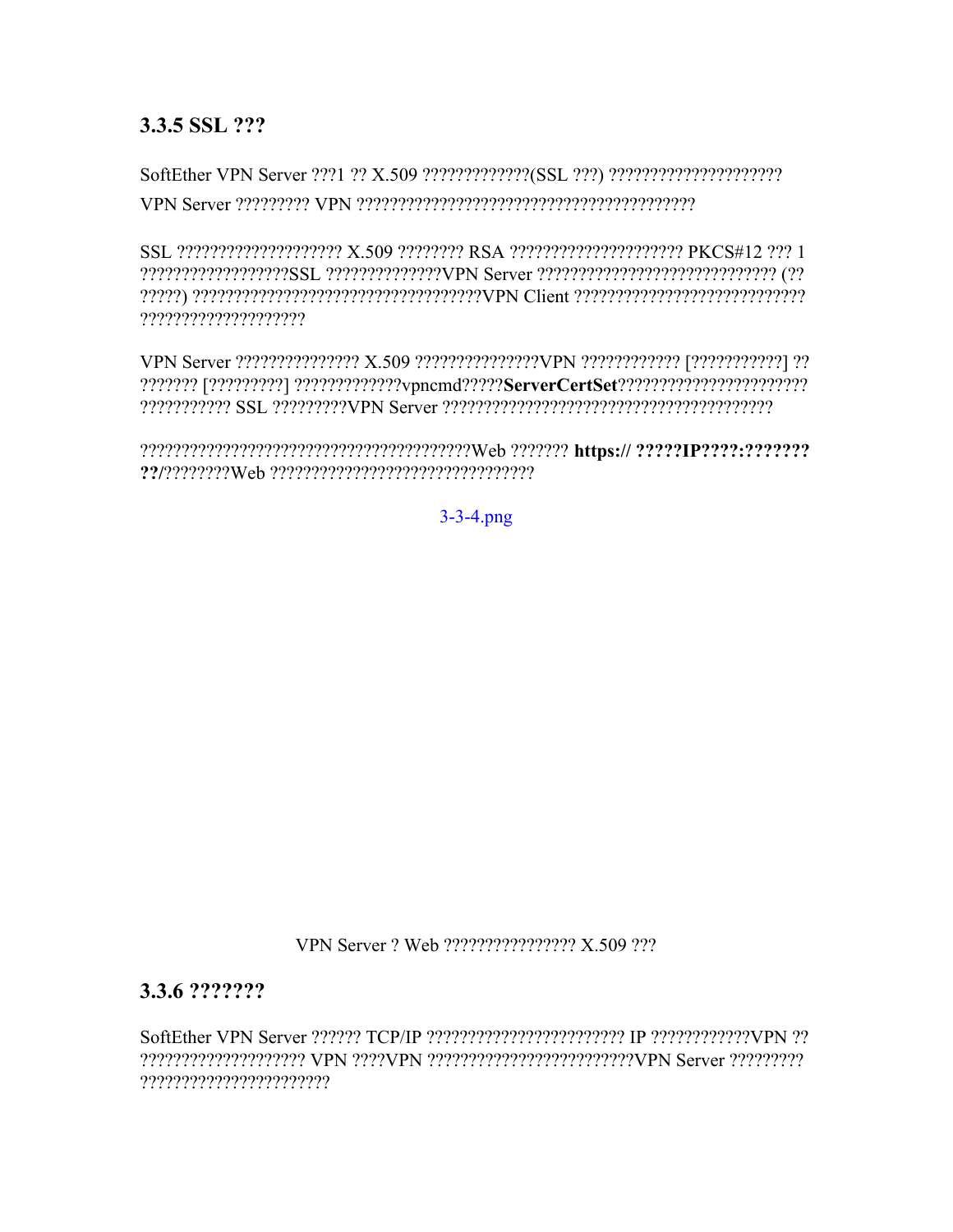???????????????????????????????????443??? SSL ?????????????????????992?????????? 

?] ??? [??] ??????????????vpncmd?????ListenerCreate???????ListenerDelete?????? ?ListenerList???????ListenerEnable?????????ListenerDisable??????????????????????? ???

??????

???Windows ??? UNIX ??????????????VPN Server ?????????????????????1024 ???? 

??

## $3 - 3 - 5$ .png

## ???????????

# 3.3.7 ???????????????

??????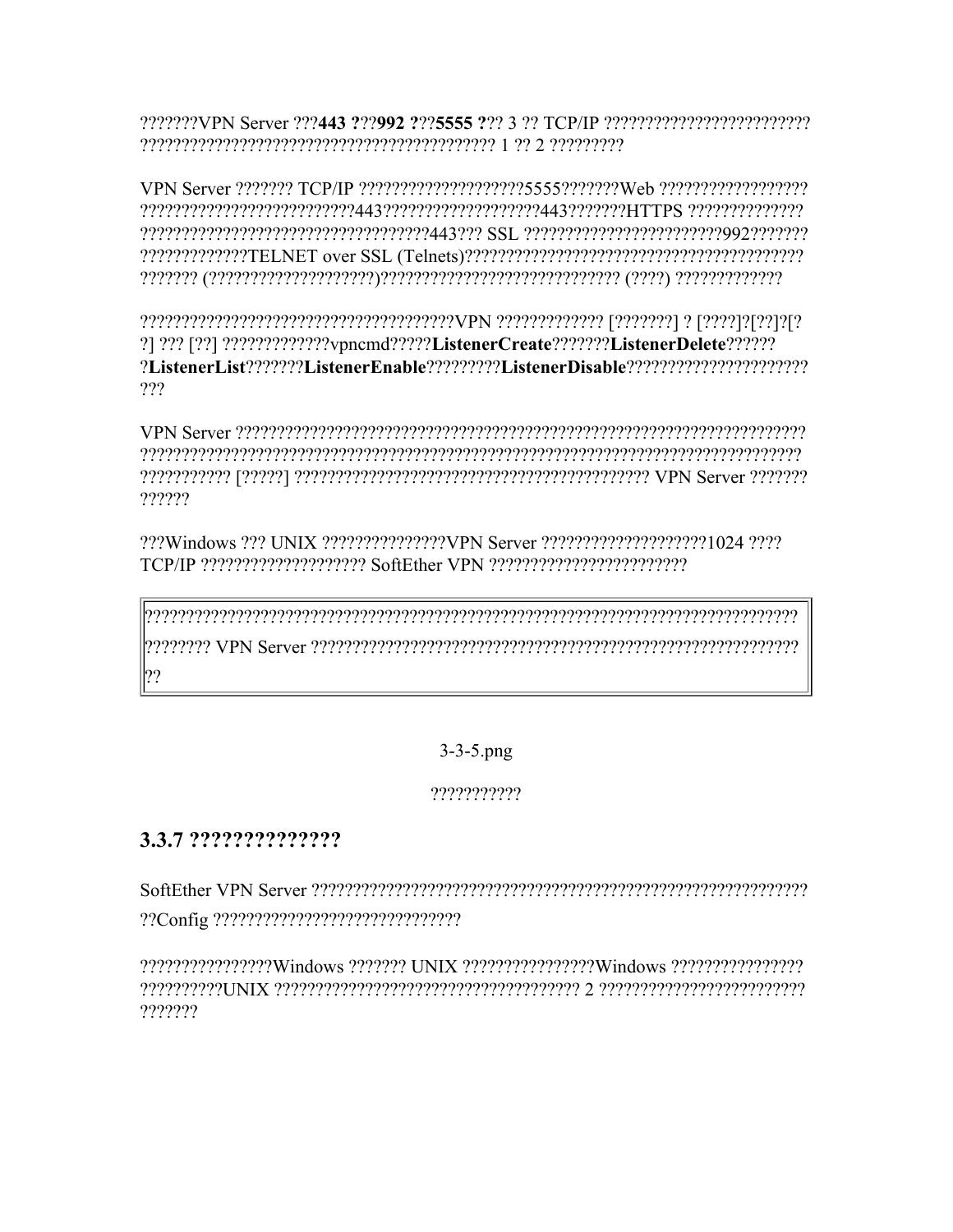#### ?????????????????

- 
- 
- 
- 
- 

?????? HUB ?? "BRIDGE" ??????

#### ??????????????????

2222 VPN Server 22222222222222222222222222222

?) ???????????

- 
- 700 (????????????) ???????
- 2222222222220 cacls 22222222222221 JNIX 222 chmod 222222222222
-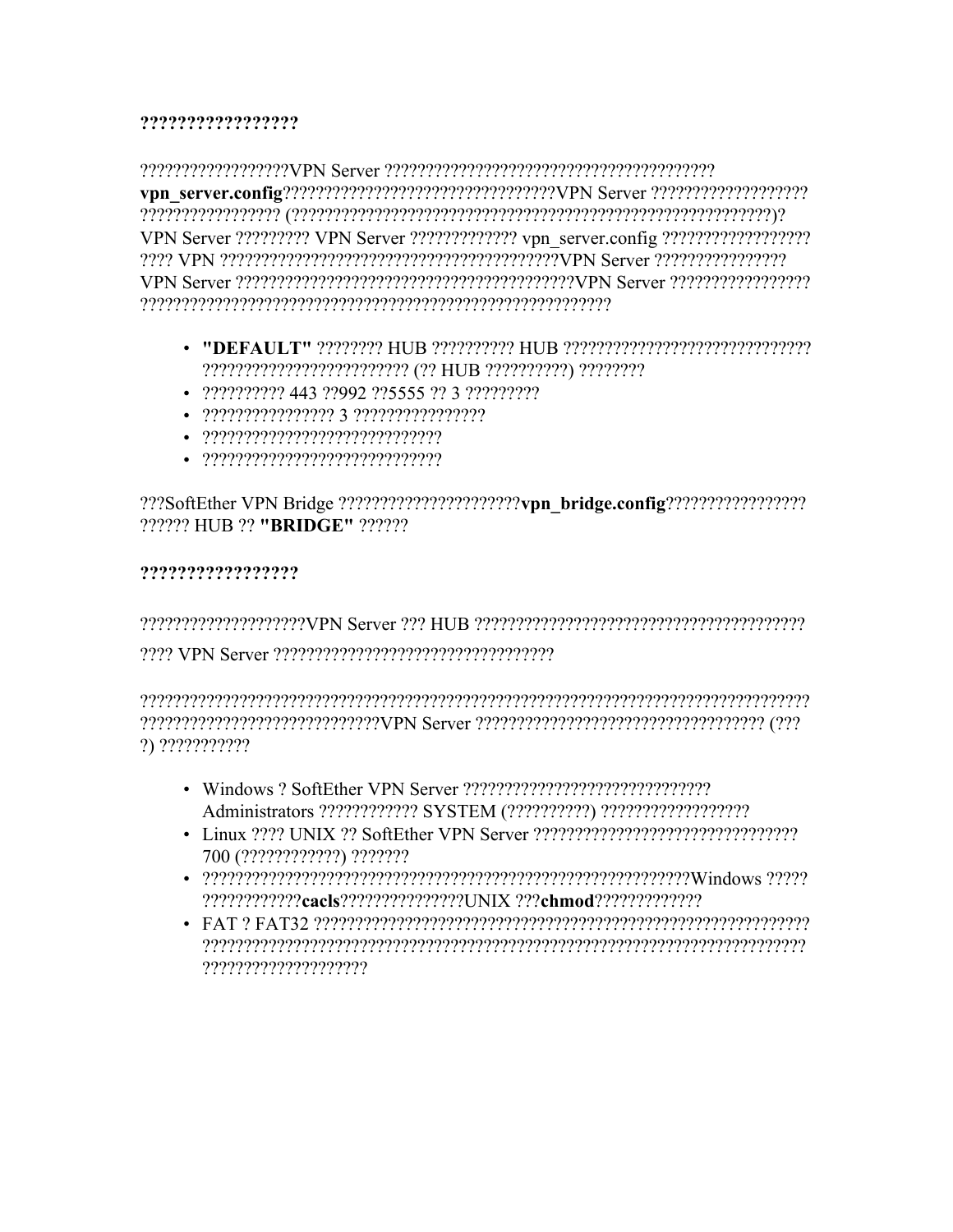#### ?????????????????

????????vpncmd???????????????????)?

- 2222 TCP/IP 2222222222222222222
- 
- 
- $-27222222222220$

777777

????????????????????

#### ?????????????????

,,,,,,,,,,,,,,,,,,,,,,

# Software Configuration File  $#$ # You can edit this file when the program is not working. declare root  $\left\{ \right.$ uint ConfigRevision 1 bool IPsecMessageDisplayed false bool VgsMessageDisplayed false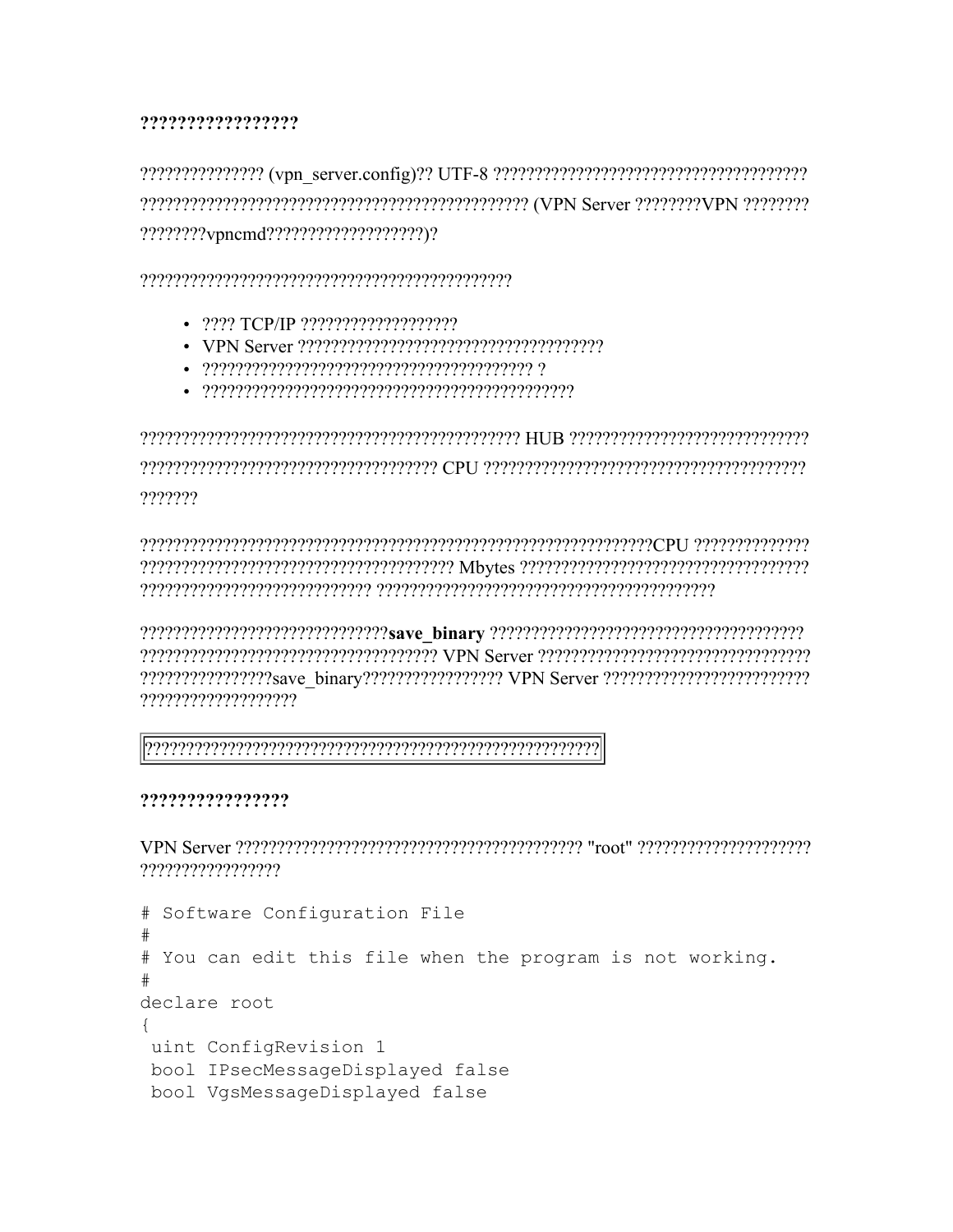```
declare DDnsClient
{
bool Disabled false
byte Key ki/0ARfOguxYuFAwum5NkqtTNiI=
string LocalHostname PC26
string ProxyHostName $
uint ProxyPort 0
uint ProxyType 0
string ProxyUsername $
}
declare IPsec
{
bool EtherIP_IPsec false
string IPsec_Secret vpn
string L2TP_DefaultHub DEFAULT
bool L2TP_IPsec false
bool L2TP_Raw false
 declare EtherIP_IDSettingsList
 {
 }
}
declare ListenerList
{
declare Listener0
 {
 bool DisableDos false
 bool Enabled true
 uint Port 443
 }
 declare Listener1
 {
 bool DisableDos false
 bool Enabled true
 uint Port 992
 }
 declare Listener2
 {
 bool DisableDos false
 bool Enabled true
 uint Port 1194
 }
 declare Listener3
 {
```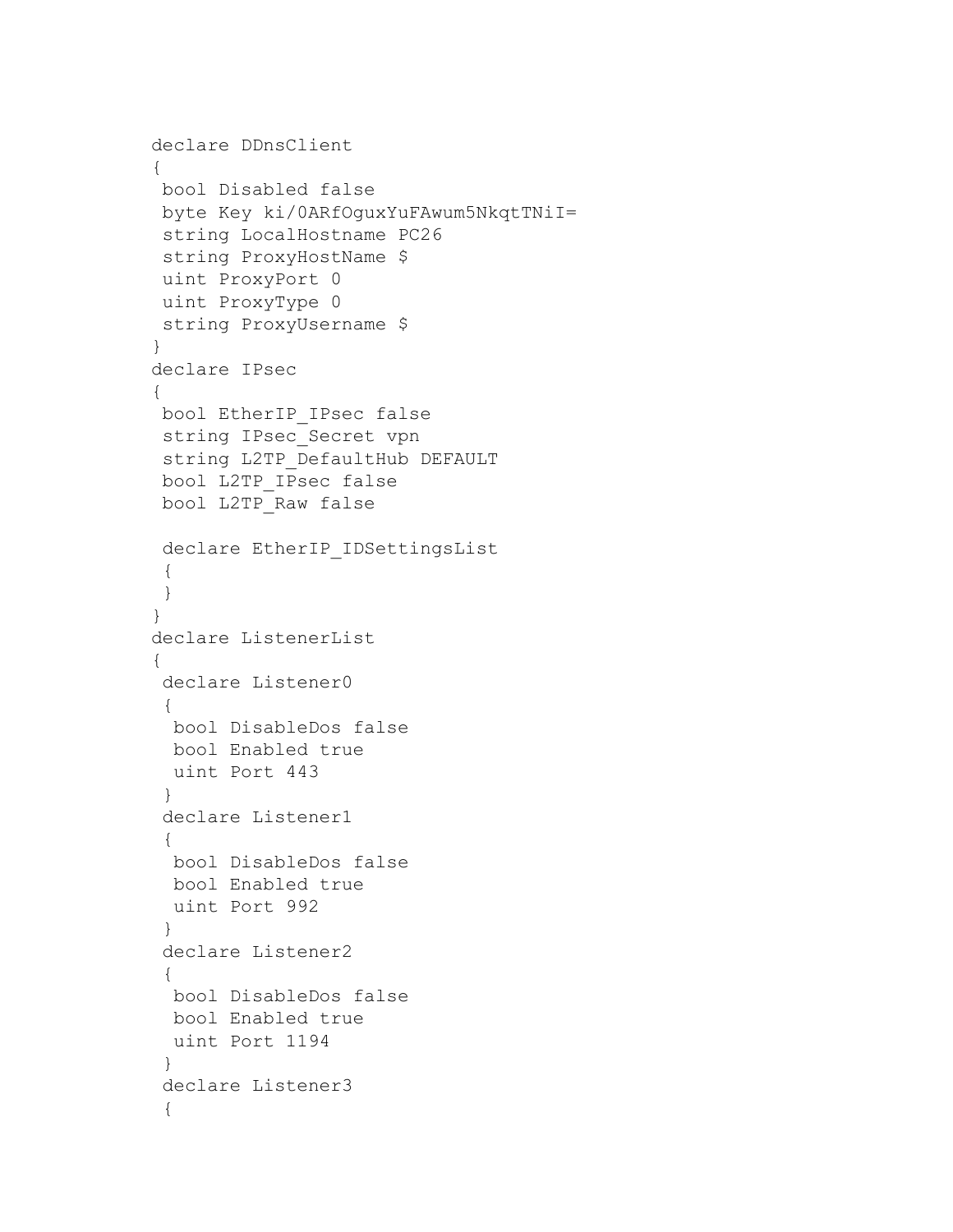```
bool DisableDos false
bool Enabled true
uint Port 8888
}
}
declare LocalBridgeList
{
bool EnableSoftEtherKernelModeDriver true
bool ShowAllInterfaces false
}
declare ServerConfiguration
{
uint64 AutoDeleteCheckDiskFreeSpaceMin 8589934592
uint AutoSaveConfigSpan 300
bool BackupConfigOnlyWhenModified true
string CipherName RC4-MD5
uint CurrentBuild 8996
bool DisableDeadLockCheck false
bool DisableDosProction false
bool DisableIntelAesAcceleration false
bool DisableIPv6Listener false
bool DisableNatTraversal false
bool DisableOpenVPNServer false
bool DisableSSTPServer false
bool DontBackupConfig false
bool EnableVpnAzure false
bool EnableVpnOverDns false
bool EnableVpnOverIcmp false
byte HashedPassword +WzqGYrR3VYXrAhKPZLGEHcIwO8=
string KeepConnectHost keepalive.se2.softether.com
uint KeepConnectInterval 50
uint KeepConnectPort 80
uint KeepConnectProtocol 1
uint MaxConnectionsPerIP 256
uint MaxUnestablishedConnections 1000
bool NoDebugDump false
bool NoHighPriorityProcess false
bool NoSendSignature false
string OpenVPN_UdpPortList 1194
bool SaveDebugLog false
byte ServerCert MIIC6DCCAdACAQAwDQYJKoZIhvcNAQEFBQAwOjENMAsGA1UEAxMEUEN
byte ServerKey MIIEpQIBAAKCAQEAqjNLVTVivd/XBx5yS5rgsscEuMO5JhBnfCN+OLH(
uint ServerType 0
bool UseKeepConnect true
bool UseWebTimePage false
```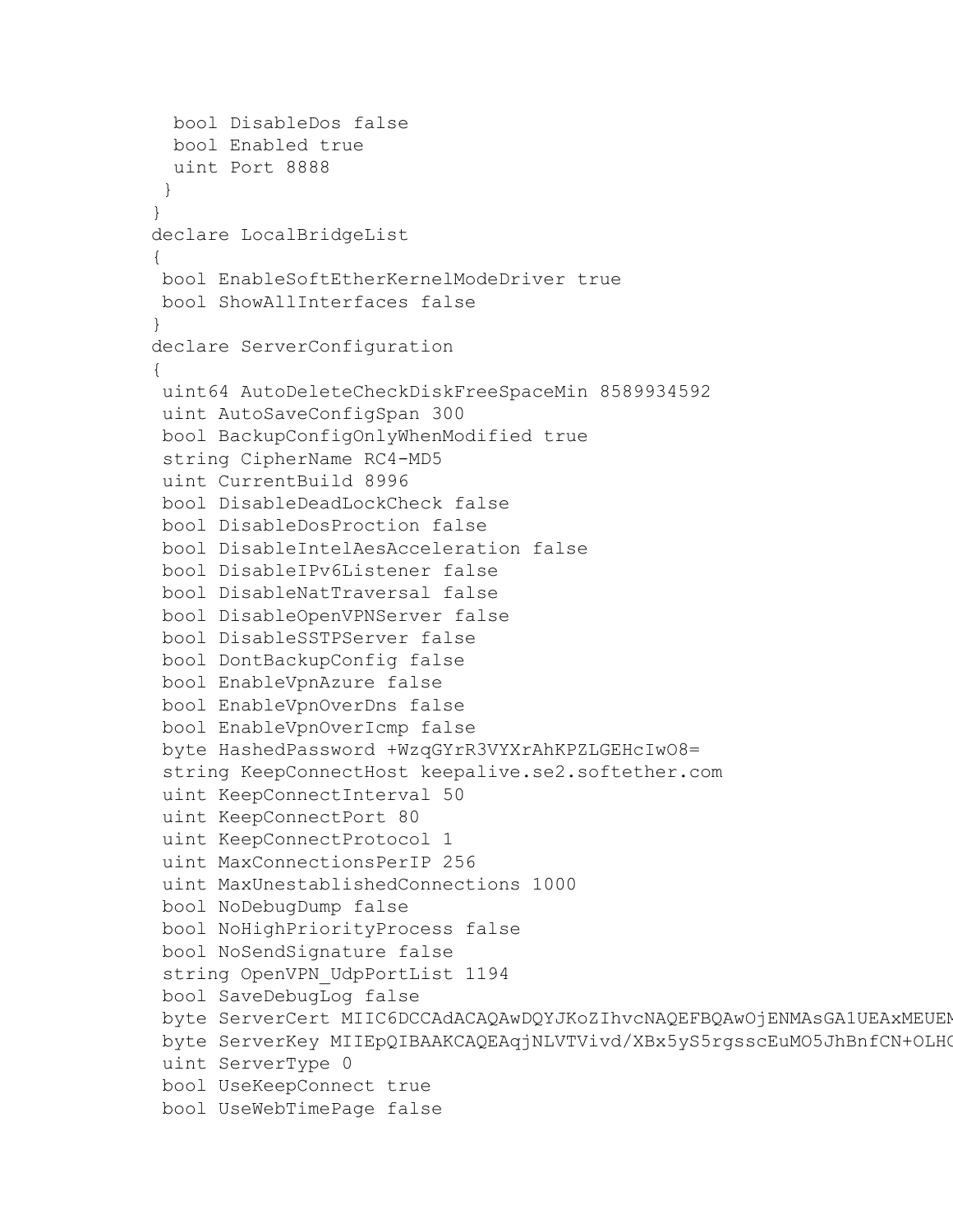```
bool UseWebUI false
 declare ServerTraffic
 {
  declare RecvTraffic
  {
  uint64 BroadcastBytes 0
   uint64 BroadcastCount 0
   uint64 UnicastBytes 0
   uint64 UnicastCount 0
  }
  declare SendTraffic
  {
  uint64 BroadcastBytes 0
   uint64 BroadcastCount 0
   uint64 UnicastBytes 0
   uint64 UnicastCount 0
  }
 }
 declare SyslogSettings
 {
 string HostName $
 uint Port 0
 uint SaveType 0
 }
}
declare VirtualHUB
{
 declare DEFAULT
 {
 uint64 CreatedTime 1362175953422
  byte HashedPassword +WzqGYrR3VYXrAhKPZLGEHcIwO8=
  uint64 LastCommTime 1362175953408
  uint64 LastLoginTime 1362175953408
  uint NumLogin 0
  bool Online true
  uint RadiusRetryInterval 0
  uint RadiusServerPort 1812
  string RadiusSuffixFilter $
  byte SecurePassword bpw3X/O5E8a6G6ccnl4uXmDtkwI=
  uint Type 0
  declare AccessList
  {
  }
```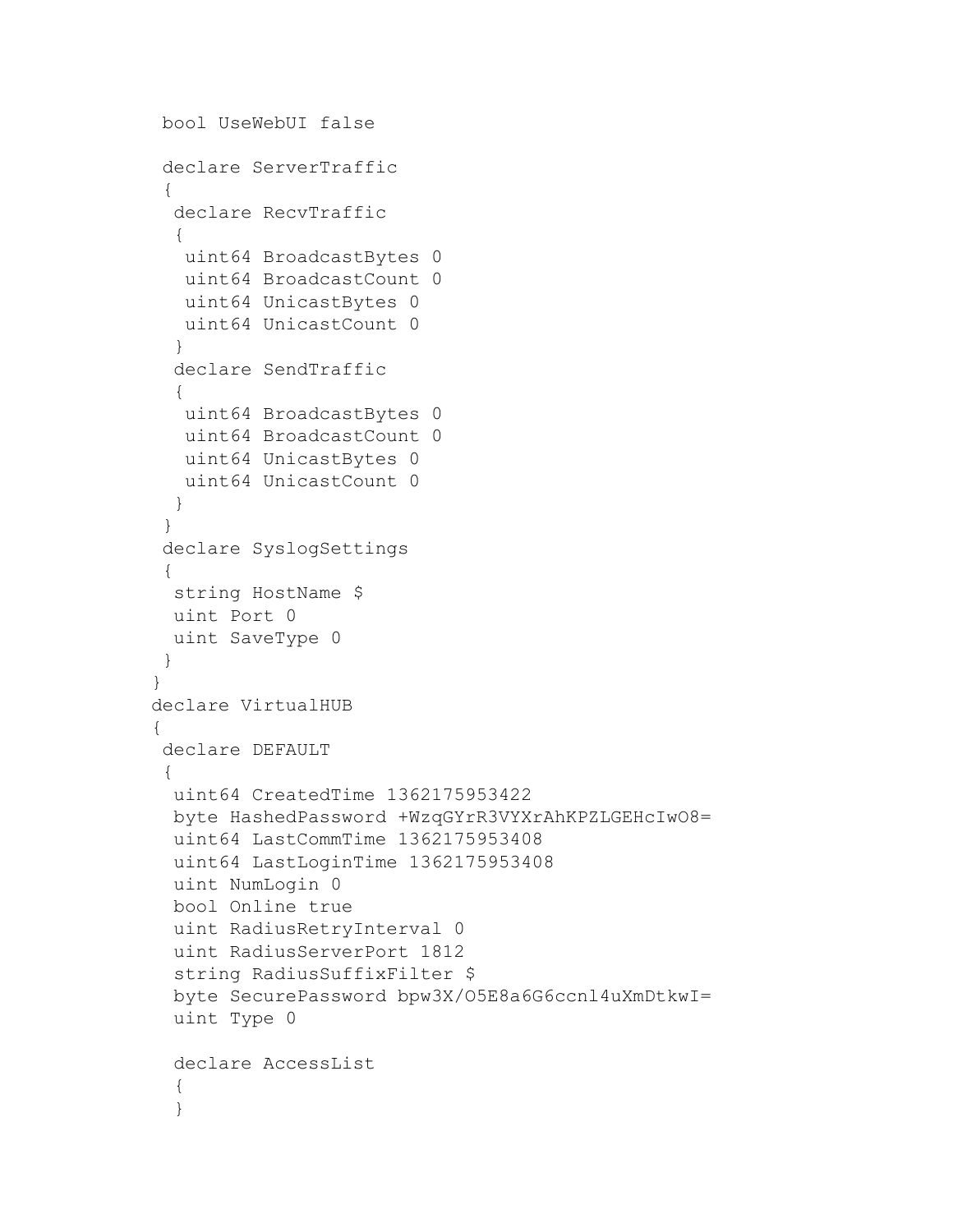```
declare AdminOption
\left\{ \right.uint allow hub admin change option 0
uint deny bridge 0
uint deny_change_user password 0
uint deny empty password 0
uint deny hub admin change ext option 0
uint deny qos 0
uint deny routing 0
uint max accesslists 0
uint max bitrates download 0
 uint max bitrates upload 0
uint max groups 0
uint max multilogins per user 0
uint max sessions 0
uint max sessions bridge 0
uint max sessions client 0
uint max sessions client bridge apply 0
uint max users 0
uint no access list include file 0
uint no cascade 0
uint no change access control list 0
 uint no change access list 0
uint no change admin password 0
uint no change cert list 0
uint no change crl list 0
uint no change groups 0
uint no change log config 0
uint no change log switch type 0
uint no change msg 0
uint no change users 0
uint no delay jitter packet loss 0
uint no delete iptable 0
uint no delete mactable 0
uint no disconnect session 0
uint no enum session 0
uint no offline 0
uint no online 0
uint no query session 0
uint no read log file 0
uint no securenat 0
uint no securenat enabledhcp 0
uint no securenat enablenat 0
\mathcal{E}declare CascadeList
```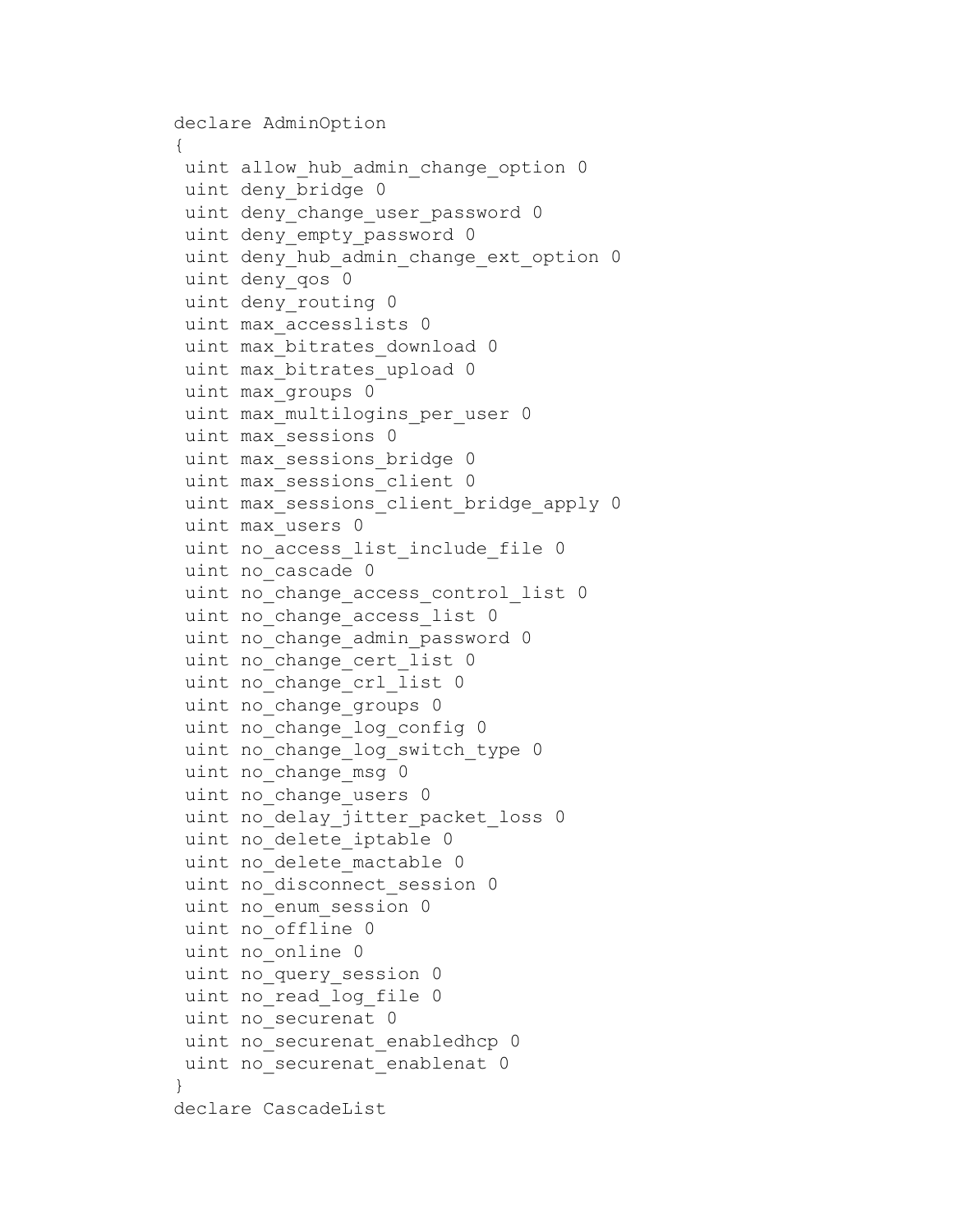```
{
}
declare LogSetting
{
uint PacketLogSwitchType 4
uint PACKET_LOG_ARP 0
uint PACKET_LOG_DHCP 1
uint PACKET LOG ETHERNET 0
uint PACKET_LOG_ICMP 0
uint PACKET_LOG_IP 0
uint PACKET_LOG_TCP 0
 uint PACKET LOG TCP CONN 1
uint PACKET_LOG_UDP 0
bool SavePacketLog true
bool SaveSecurityLog true
uint SecurityLogSwitchType 4
}
declare Message
{
}
declare Option
{
uint AccessListIncludeFileCacheLifetime 30
uint AdjustTcpMssValue 0
bool ApplyIPv4AccessListOnArpPacket false
uint BroadcastStormDetectionThreshold 0
uint ClientMinimumRequiredBuild 0
bool DisableAdjustTcpMss false
bool DisableCheckMacOnLocalBridge false
bool DisableCorrectIpOffloadChecksum false
bool DisableHttpParsing false
bool DisableIPParsing false
bool DisableKernelModeSecureNAT false
bool DisableUdpAcceleration false
bool DisableUdpFilterForLocalBridgeNic false
bool DisableUserModeSecureNAT false
bool FilterBPDU false
bool FilterIPv4 false
bool FilterIPv6 false
bool FilterNonIP false
bool FilterOSPF false
bool FilterPPPoE false
bool ManageOnlyLocalUnicastIPv6 true
bool ManageOnlyPrivateIP true
 uint MaxSession 0
```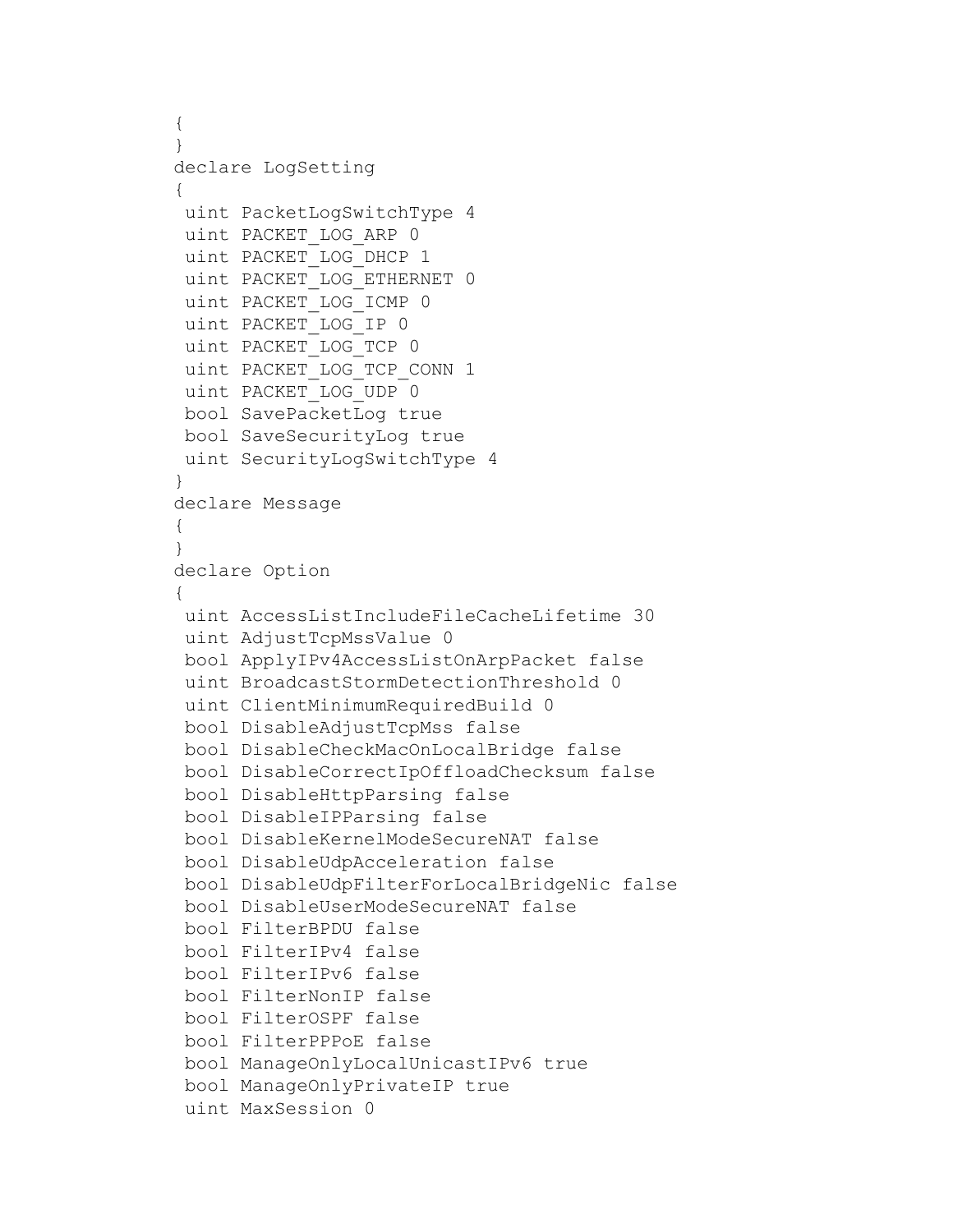```
bool NoArpPolling false
bool NoDhcpPacketLogOutsideHub true
bool NoEnum false
bool NoIpTable false
bool NoIPv4PacketLog false
bool NoIPv6AddrPolling false
bool NoIPv6DefaultRouterInRAWhenIPv6 true
bool NoIPv6PacketLog false
bool NoLookBPDUBridgeId false
bool NoMacAddressLog true
bool NoManageVlanId false
bool NoSpinLockForPacketDelay false
bool RemoveDefGwOnDhcpForLocalhost true
uint RequiredClientId 0
uint SecureNAT MaxDnsSessionsPerIp 0
uint SecureNAT MaxIcmpSessionsPerIp 0
uint SecureNAT MaxTcpSessionsPerIp 0
uint SecureNAT MaxTcpSynSentPerIp 0
uint SecureNAT MaxUdpSessionsPerIp 0
string VlanTypeId 0x8100
bool YieldAfterStorePacket false
}
declare SecureNAT
{
bool Disabled true
bool SaveLog true
declare VirtualDhcpServer
 {
 string DhcpDnsServerAddress 192.168.30.1
 string DhcpDnsServerAddress2 0.0.0.0
 string DhcpDomainName sec.softether.co.jp
 bool DhcpEnabled true
 uint DhcpExpireTimeSpan 7200
 string DhcpGatewayAddress 192.168.30.1
  string DhcpLeaseIPEnd 192.168.30.200
 string DhcpLeaseIPStart 192.168.30.10
 string DhcpSubnetMask 255.255.255.0
 }
declare VirtualHost
 {
 string VirtualHostIp 192.168.30.1
 string VirtualHostIpSubnetMask 255.255.255.0
 string VirtualHostMacAddress 00-AC-21-11-37-CB
 }
```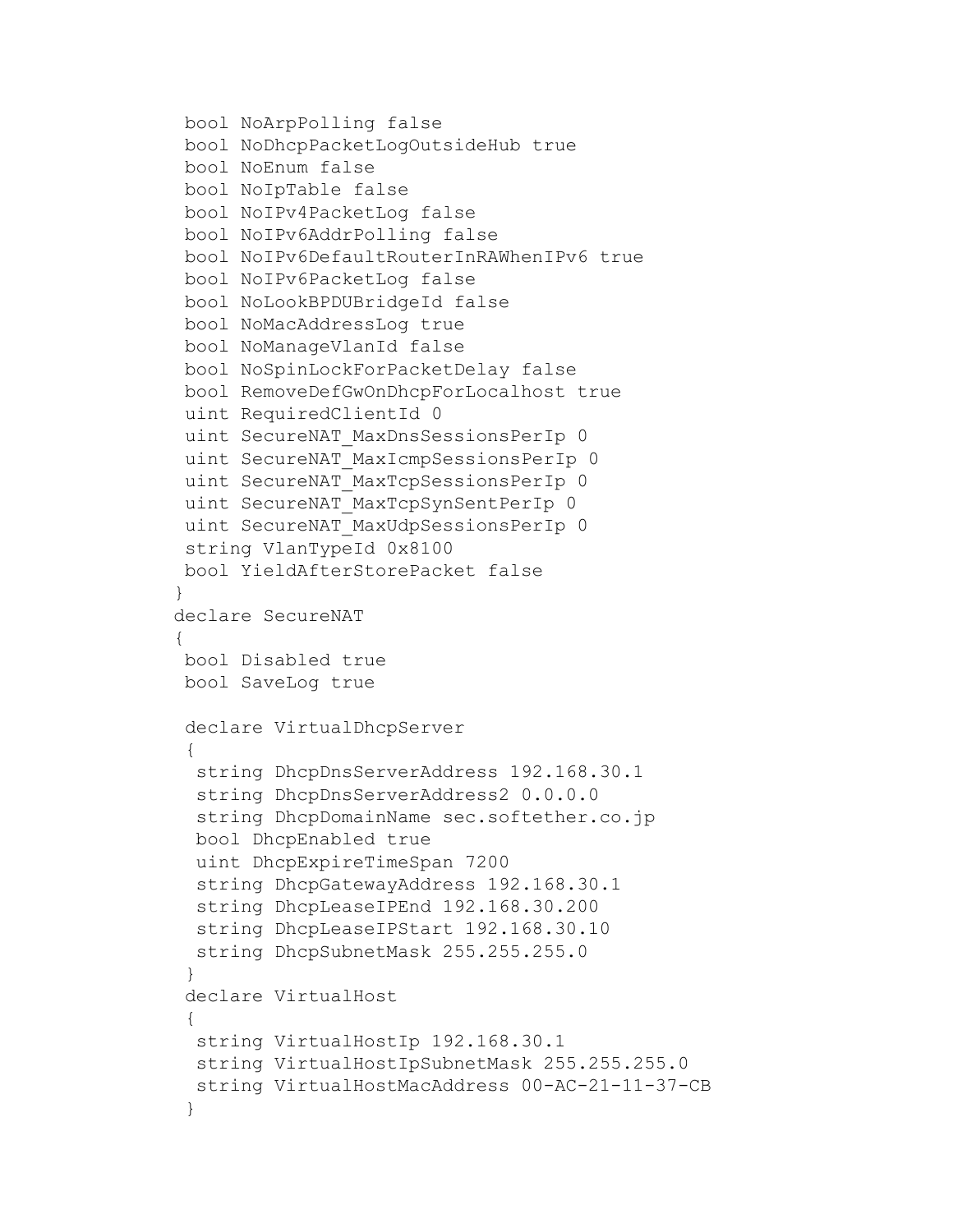```
declare VirtualRouter
  {
  bool NatEnabled true
  uint NatMtu 1500
  uint NatTcpTimeout 1800
   uint NatUdpTimeout 60
  }
 }
declare SecurityAccountDatabase
 {
  declare CertList
  {
  }
  declare CrlList
  {
  }
  declare GroupList
  {
  }
  declare IPAccessControlList
  {
  }
  declare UserList
  {
  }
 }
declare Traffic
 {
 declare RecvTraffic
  {
  uint64 BroadcastBytes 0
  uint64 BroadcastCount 0
  uint64 UnicastBytes 0
  uint64 UnicastCount 0
  }
  declare SendTraffic
  {
  uint64 BroadcastBytes 0
  uint64 BroadcastCount 0
  uint64 UnicastBytes 0
  uint64 UnicastCount 0
  }
 }
}
```
}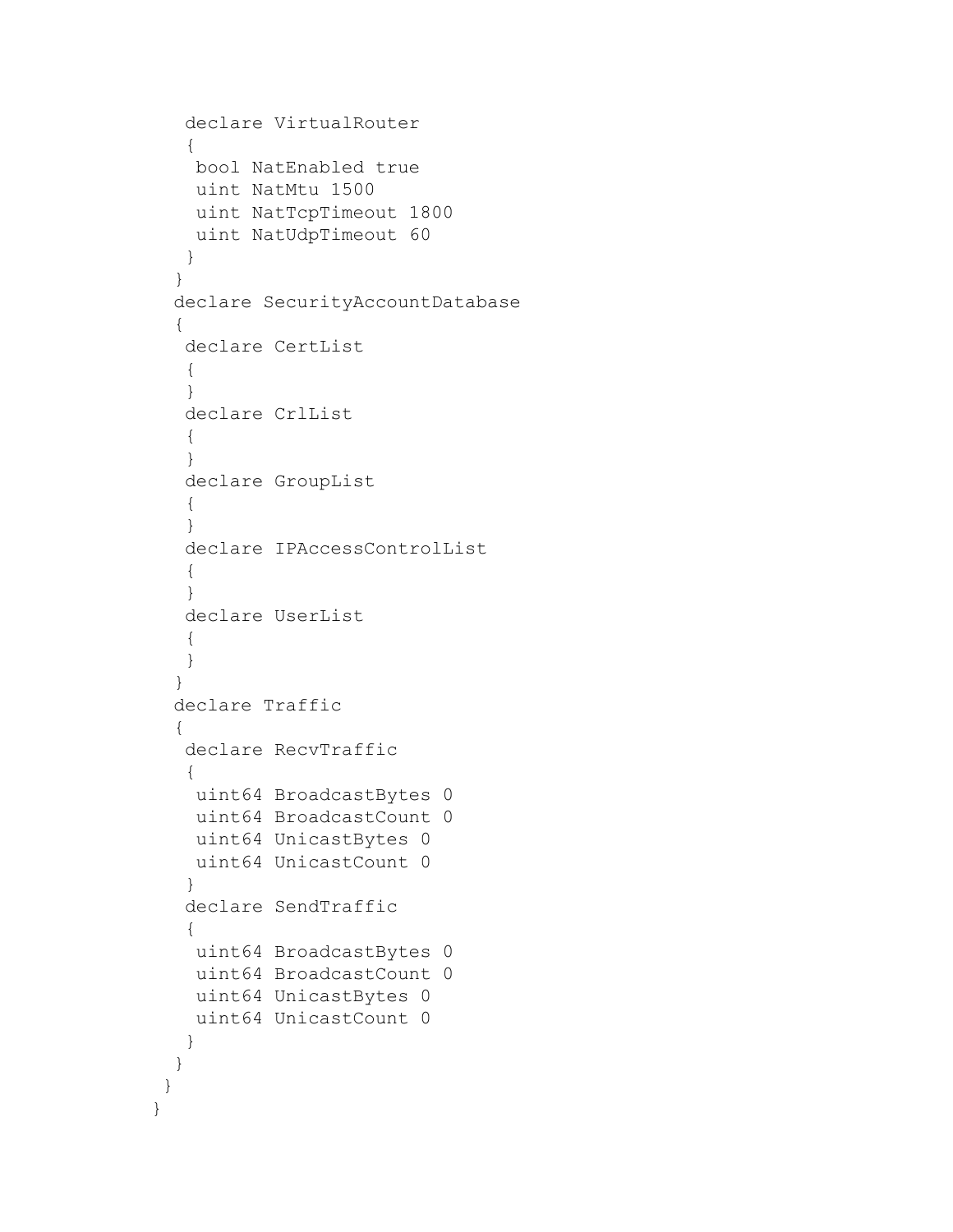```
declare VirtualLayer3SwitchList
 \{\mathcal{L}declare VPNGate
 string Abuse $
 bool IsEnabled false
 bool LogPermanent false
 string Message $
 bool NoLog false
  string Owner PC26.sec.softether.co.jp's$20owner
 \}\lambda
```
#### ????????????????????

| $ ?$ ????          | ??                                      | $\left ??\right\rangle ??\right\rangle ??\right\rangle$ |
|--------------------|-----------------------------------------|---------------------------------------------------------|
| luint              | [????32???????                          | $ 32 \text{ bit} $                                      |
| uint <sub>64</sub> | $\left[ ? ? ? ? 64 ? ? ? ? ? ? \right]$ | $ 64 \text{ bit} $                                      |
| bool               | ????                                    | 1 bit                                                   |
| string             | [Unicode ???? (UTF-8 ?????)             | 0 bit ? ???                                             |
| byte               | $[?????$ (Base 64 ?????)                | 0 bit ? ???                                             |

#### ?????????????????

???????????????????????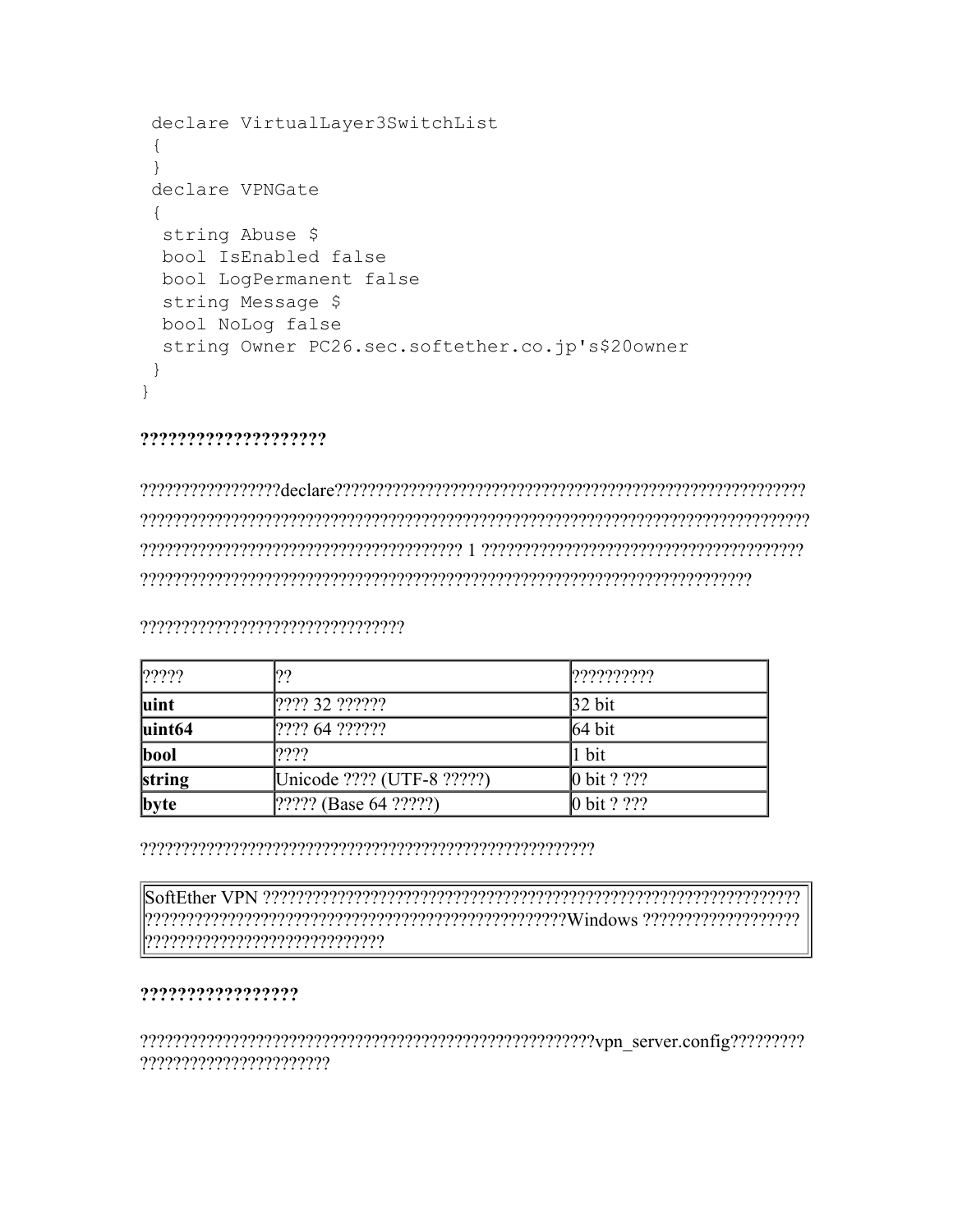- ???????????????????
- 2.  $?vm server.config????????????$
- 
- 

## ???????????????????????????

222222222222222222222224 VPN Server 2222222222222222222222222

- 
- $\bullet$  . The construction of the construction of the construction of the construction of the constant of  $\rm CHU$ ????????????????????

#### 

, autoidente de la conceptation de la conceptation de la conceptation de la conceptation de la conceptation de

???????????????

reserved the constraint of the constraint of the constraint of the Series of the Series of the Series of the S 

## 

Server ??????????? vpn server.config ??????????????????????? VPN Server ?????????? ????????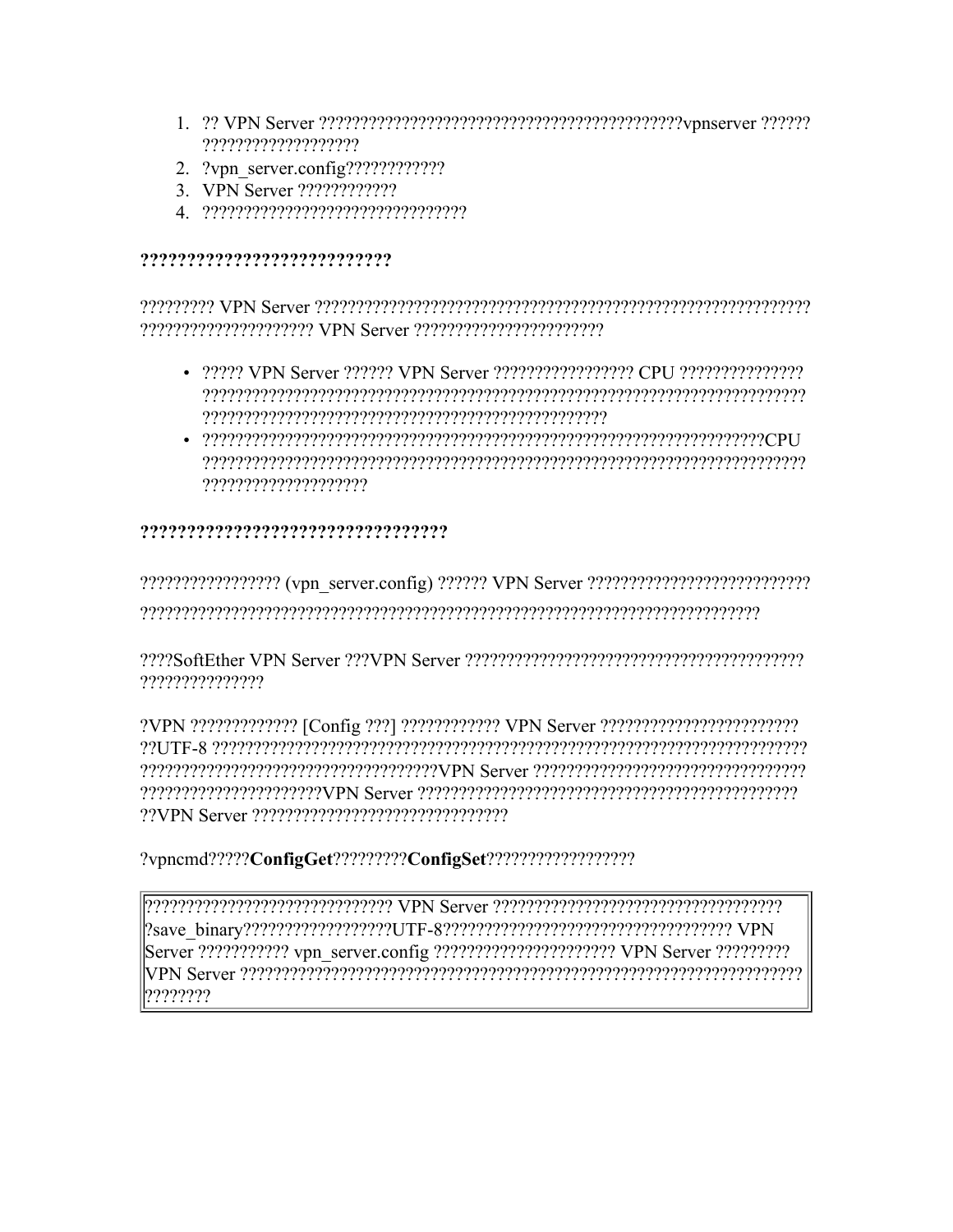#### 3.3.8 ?????????????????

??????????????????????

- 
- 777777777777

?????????????

#### 

declare root uint ConfigRevision 120  $\ddot{\cdot}$  $\ddot{\cdot}$ 

VPN Server ????????? 1 ??????????????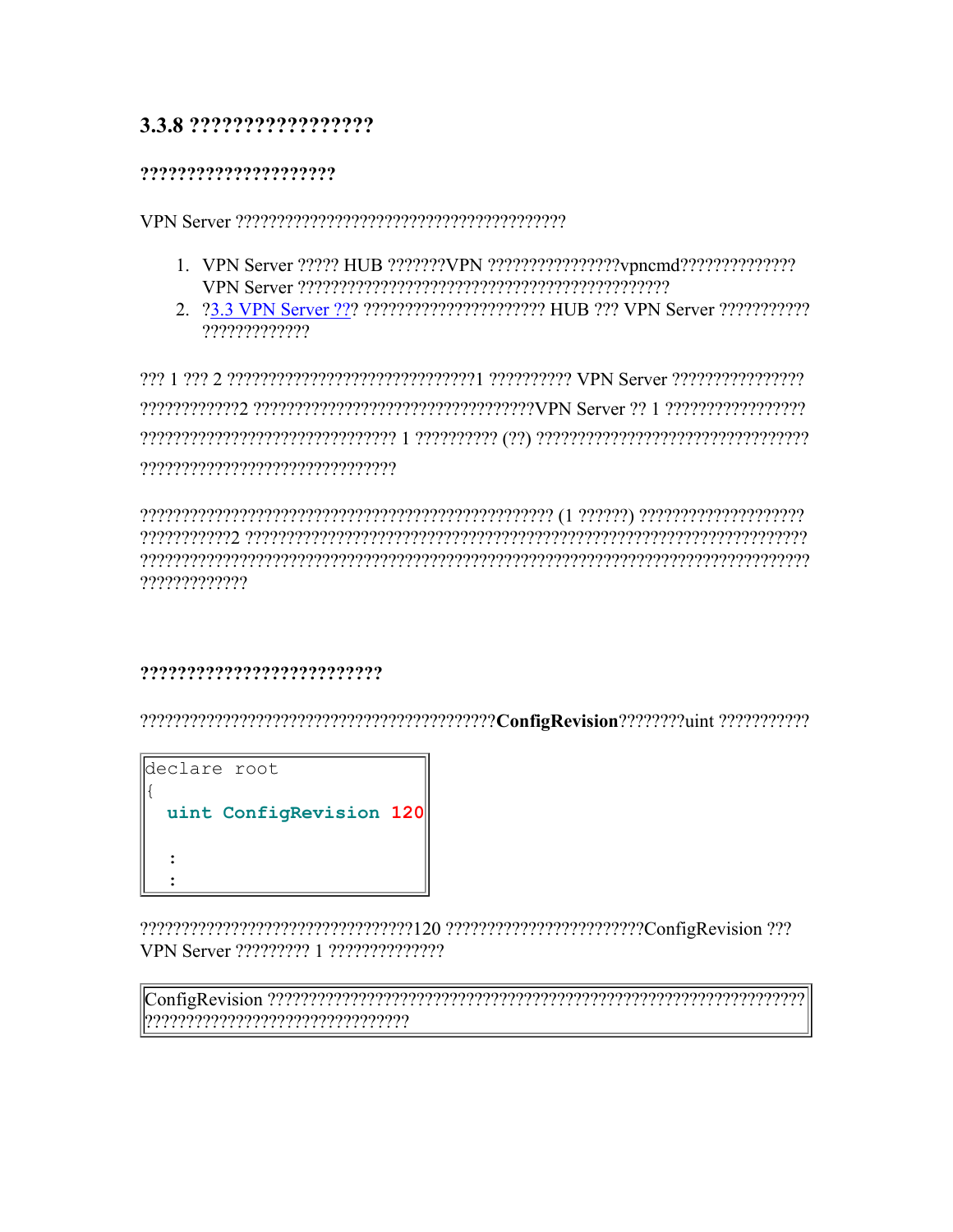## 3.3.9 ????????????

?????????????????????

???????????????

???????????????

????????????????????????

 $3 - 3 - 6$ .png

???????????????????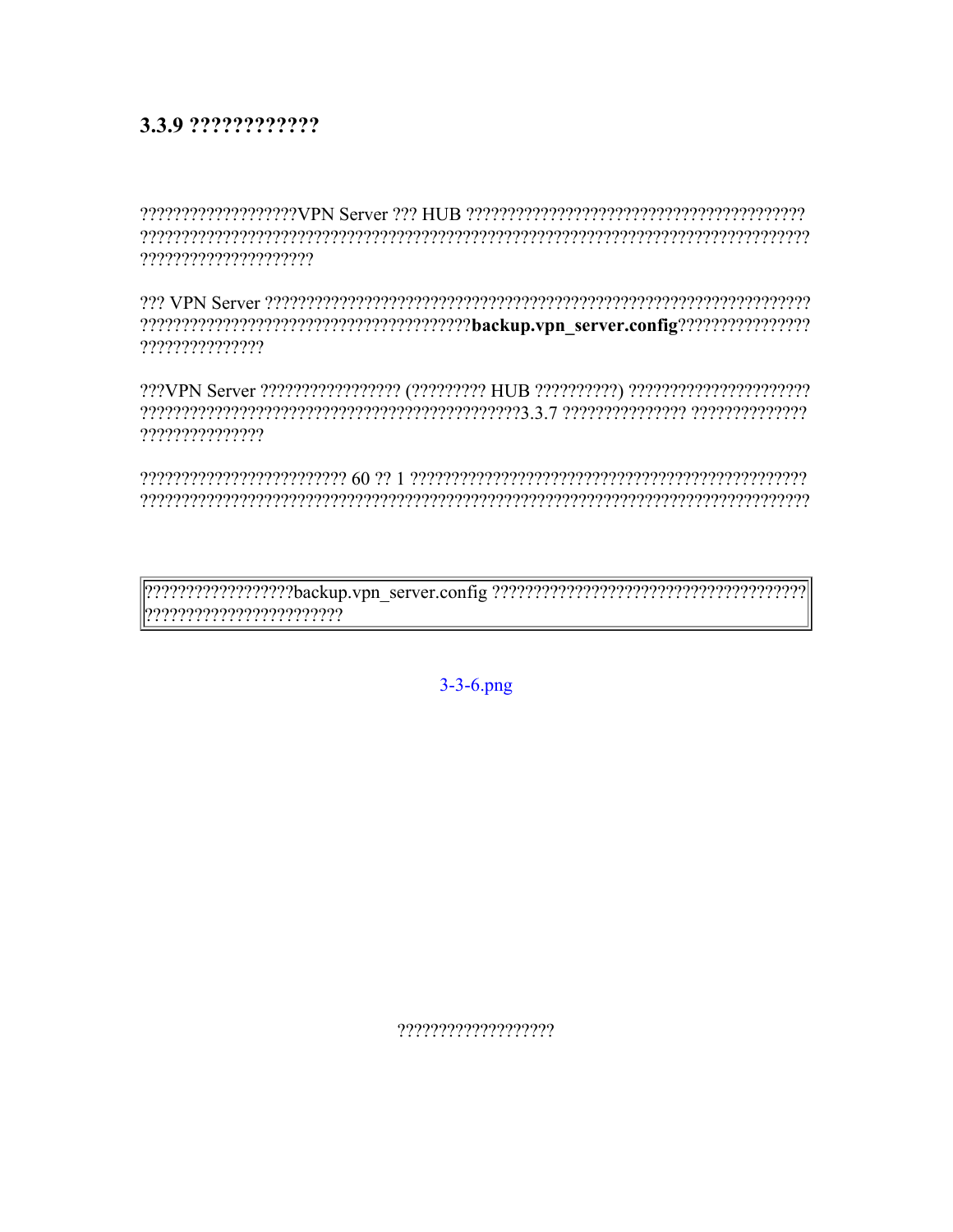# 3.3.10 ???????

#### ??????

- 
- $-222222222222$
- $-2222222222222$
- $-22222222222222$
- $-22222222222$
- $-22222222222$
- $-2222222222222$
- $-22222222222222$
- $-222222$
- $-22222$
- $-222222$

#### 

- VPN Server ??
- $\cdot$  ?? HUB
- $. 222222222$
- $. 7777777777$

???ConfigRevision??????????????

VPN Server ?????????VPN Server ??????????? HUB ?????????????????????? HUB ???? ?????????

?????????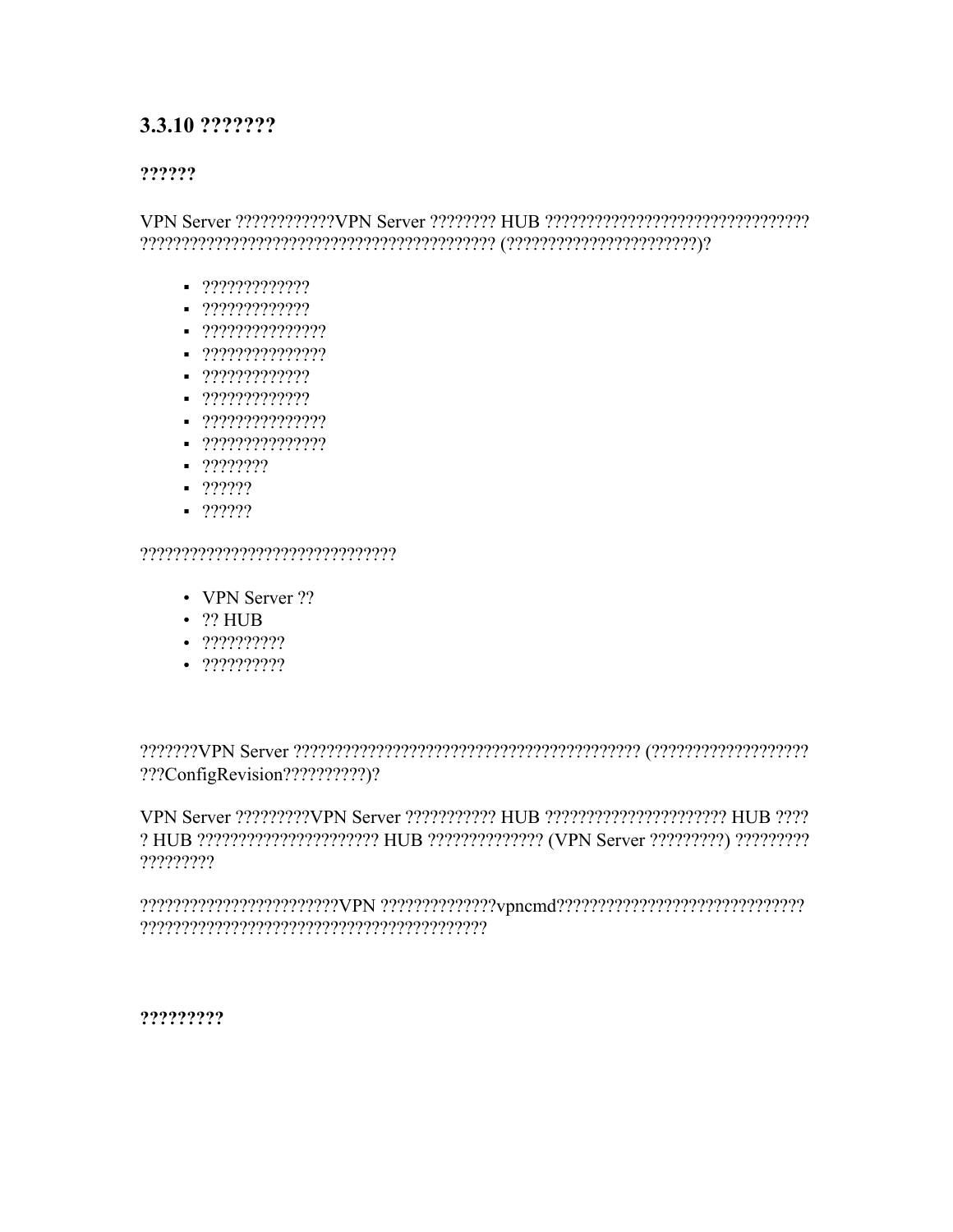PERSON THE PRESENT VALUATION OF THE PRESENT AND THE PRESENT OF THE PRESENT OF THE PRESENT OF THE PRESENT OF TH 

??????????????????????????

- 
- 
- 22222222222222222222222224HUB 222222222222222222222222222222222223
- 
- 
- 

#### ???????????

#### ???????

???ServerStatusGet???????StatusGet???????UserGet???????GroupGet????????????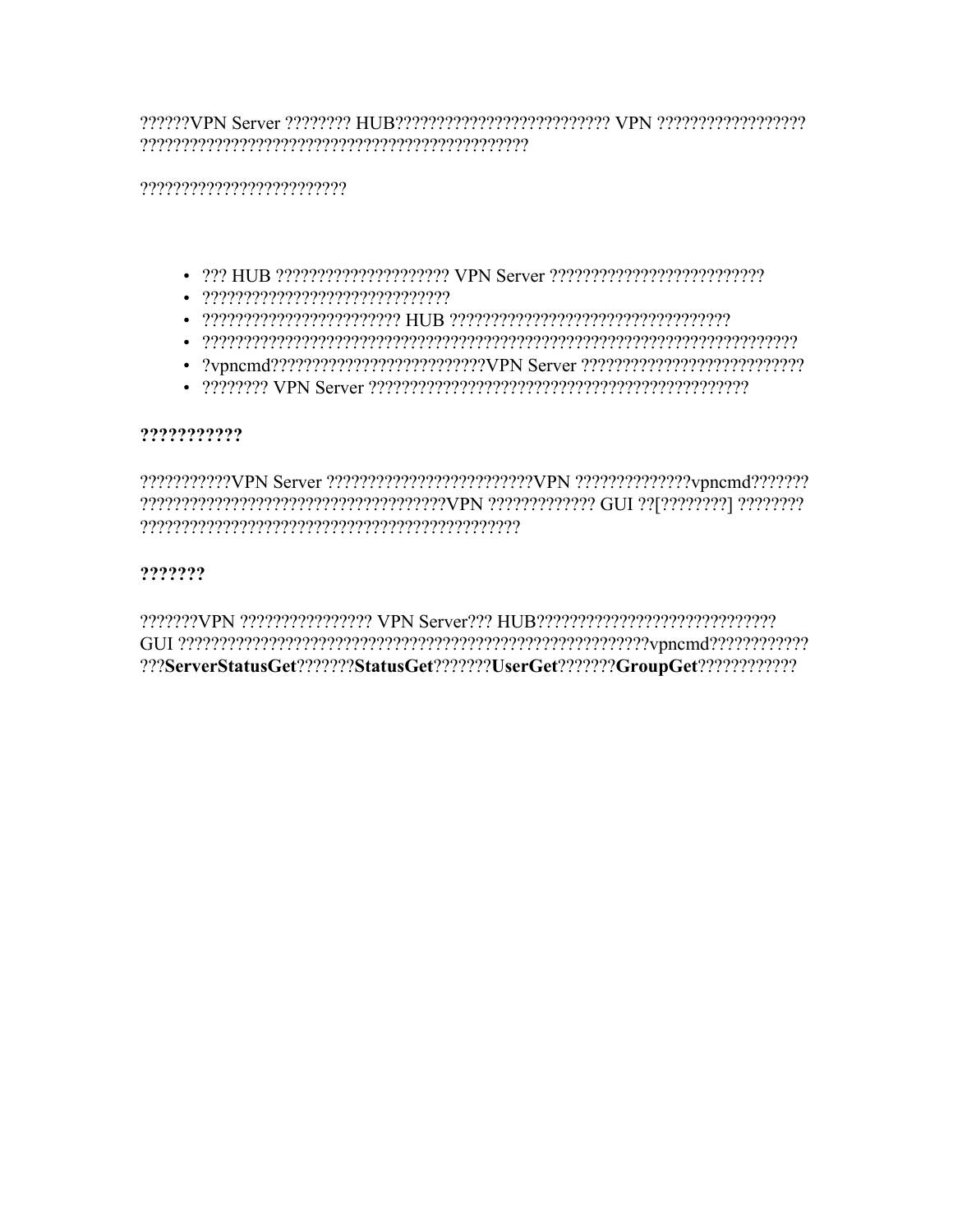$3 - 3 - 7$ .png

#### ?? HUB ???????

#### ??????????????????????

## 

#### 

- VPN Server  $???????$
- $?? HUB ????????????????????????$
-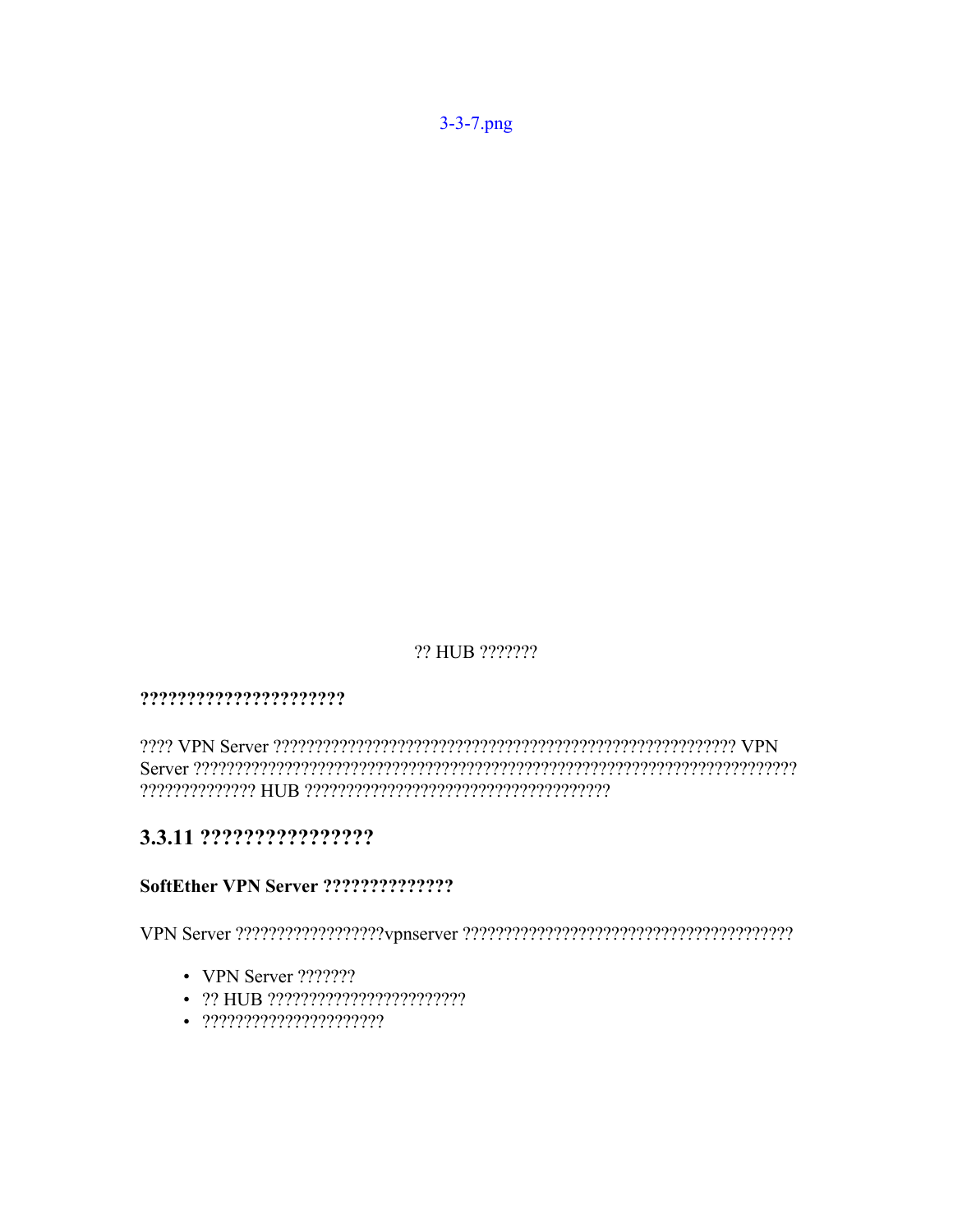PHYSTERS CONTROLLED TO CONTROLL THE PROPERTY AND THE SERVE CONTROLLED A PHYSTER CONTROLLED A LIBERTY OF THE LI 

## ?????????????????????????????

יריב 0 בברכבובר ברכבוב ברכבוב ברכבוב ברכבוב ברכבוב ברכבוב ברכבוב ברכבוב ברכבוב ברכבוב ברכבוב ברכבוב ברכבוב בר renteren verscheren der Statten der Seiten der Statten der Preisen der entgelehen der Statten der Statten der 

recepterpreserverporterpreserverserverpreserverpreserverpreserverpreserverpreserverpreserverpreserverpreserver <u>aasaa maaraalaa aanaa aanaa aanaa aanaa aanaa aanaa aanaa aanaa aanaa aanaa aanaa aanaa aanaa aanaa aanaa aan</u> ?????????????????

??????????

????????????????????? ServerConfiguration ?????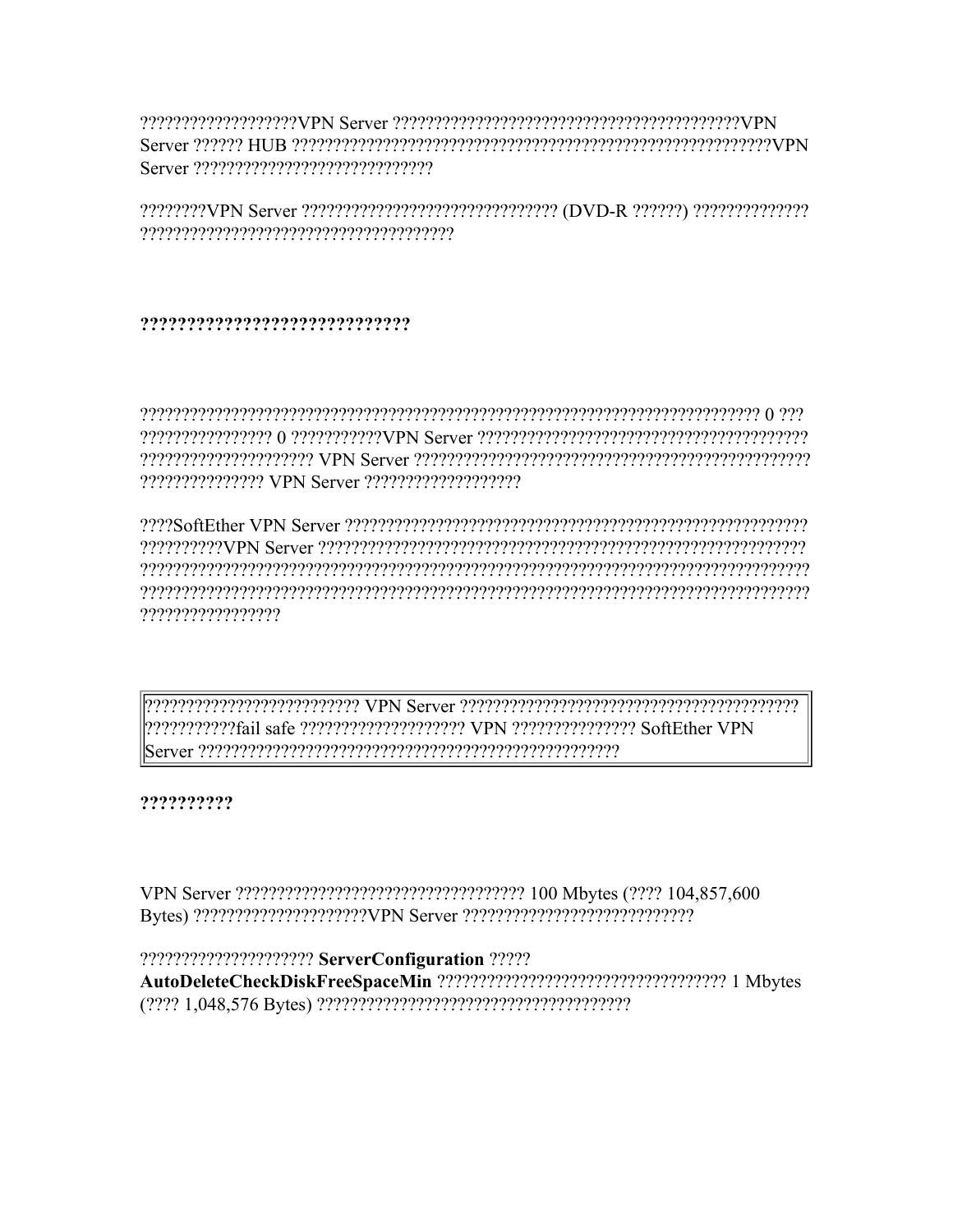declare ServerConfiguration

```
uint64 AutoDeleteCheckDiskFreeSpaceMin 104857600
uint AutoSaveConfigSpan 300
string CipherName RC4-MD5
bool DisableDosProction false
```
- 
- 

# 3.3.12 ????

## ????????????????

reserverenen erreserrentaren alternational erreta erreta erreta elago erreta erreta erreta erreta erreta erret 

????????????????????????

VPN Server ???????????? VPN Server ???????????????????????????? VPN Server ??????? ??????????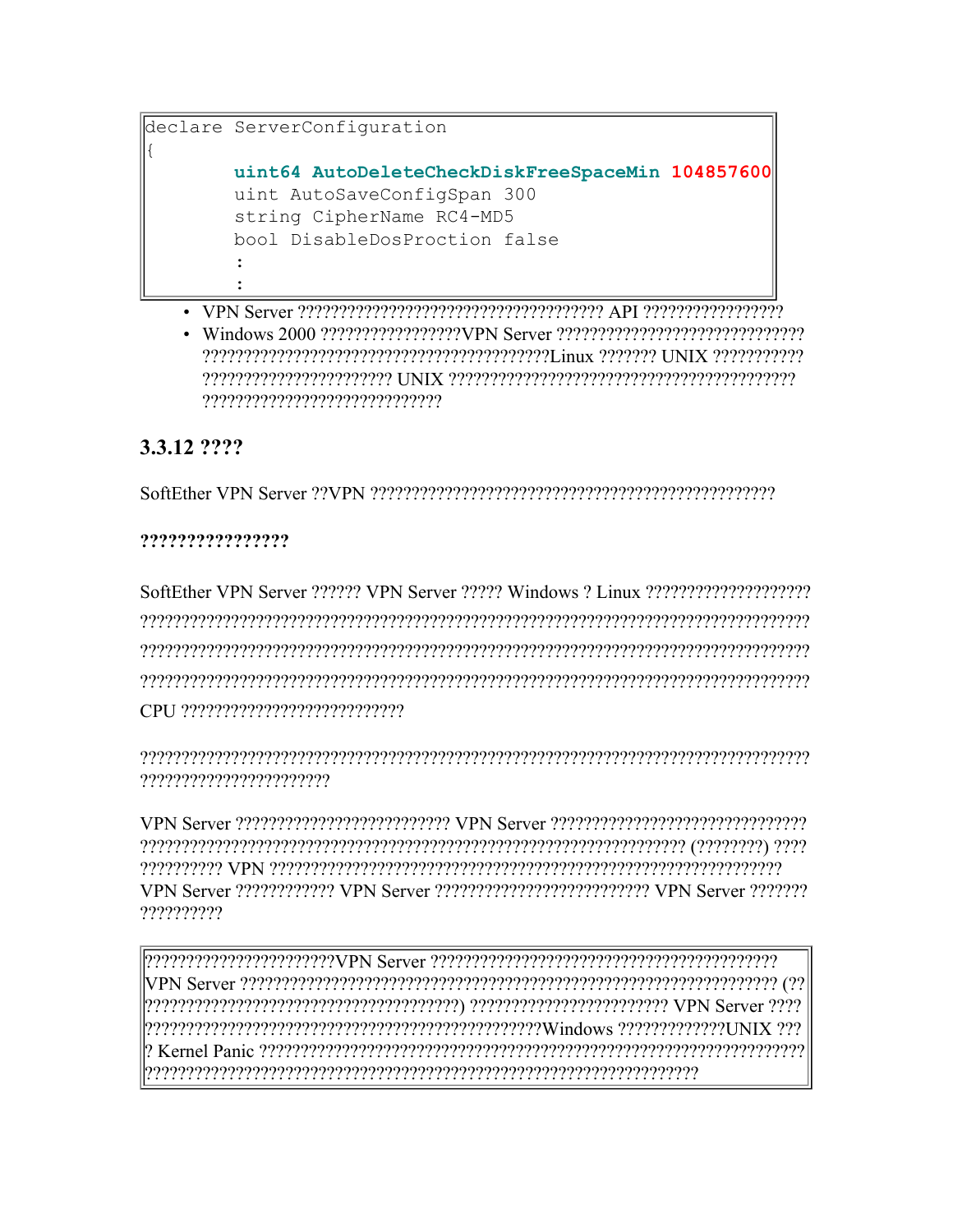### ?????????????????????????

reserverenen erreserrentaren alternational erreta erreta erreta elago erreta erreta erreta erreta erreta erret 

reserverenen erreserrentaren alternational erreta erreta erreta elago erreta erreta erreta erreta erreta erret 

, energenengen ergebeteren er en en der antikelen er en den en der energenengen en der energenengen ergenengen

#### ,,,,,,,,,,,,,,,,,,,,,

77777777777777

```
declare ServerConfiguration
```

```
uint64 AutoDeleteCheckDiskFreeSpaceMin 104857600
uint AutoSaveConfigSpan 300
string CipherName RC4-MD5
bool DisableDosProction false
\cdot
```
#### DoS ?????????

??????????????????????????????????DoS ?????(????????) ???????SYN Flood???????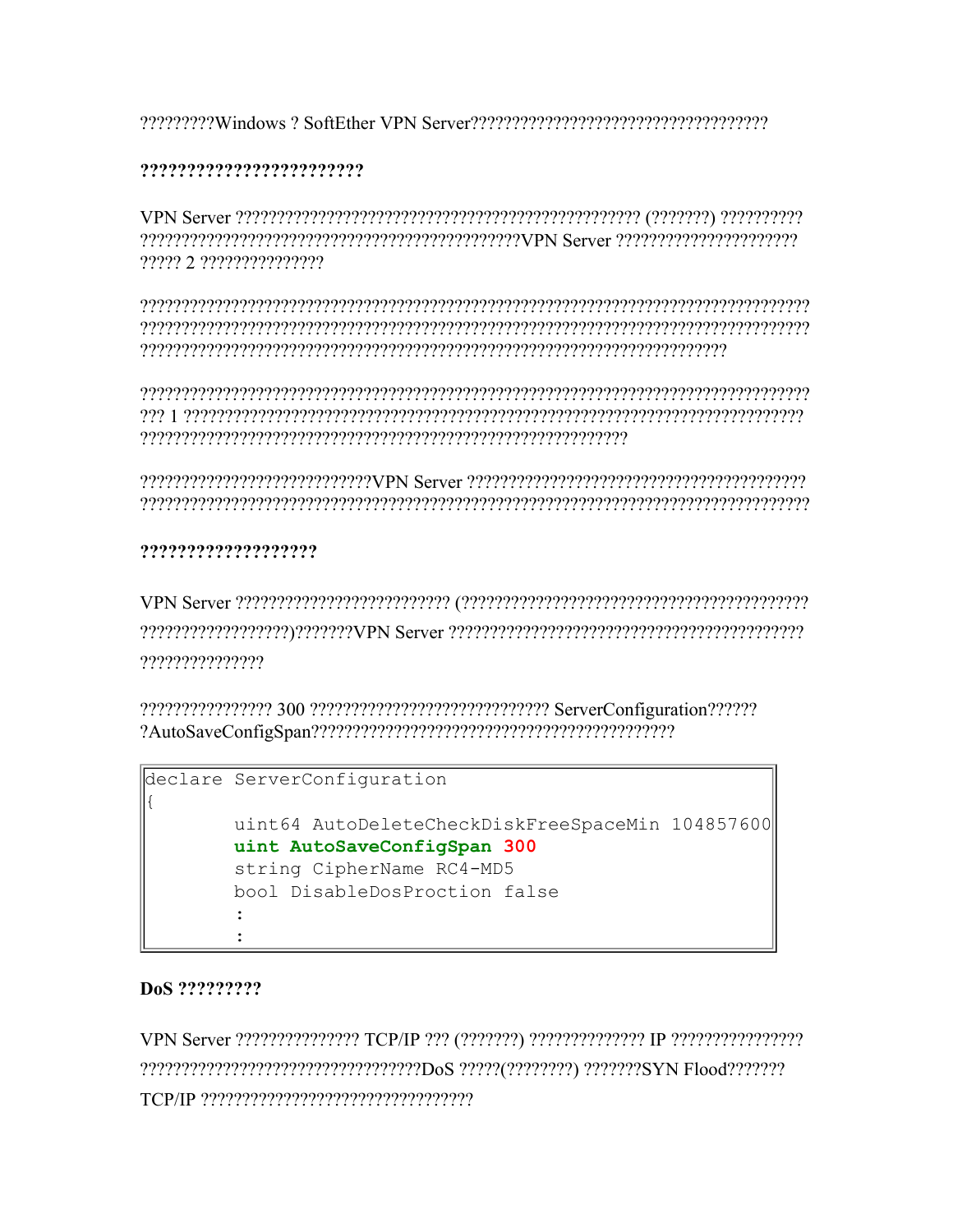CYN EIDP *(CPT) CREAT CHAPTAIRT CHAPTAIRE CHAPTAIRT CHAPTAIRT CHAPTAIRT CHAPTAIRT CHAPTAIRT CHAPTAIRT CHAPTAIRT C* 

?????

??????????????????????????????????ServerConfiguration???????DisableDosProction?? 

```
declare ServerConfiguration
        uint64 AutoDeleteCheckDiskFreeSpaceMin 104857600
        uint AutoSaveConfigSpan 30
        string CipherName RC4-MD5
        bool DisableDosProction true
         \ddot{z}\ddot{\cdot}
```
# 3.3.13 ???????????????

CONPERS 222 ADSI 222222 (CONPERTING CONTROLS) 222223 

| 222     | ?????                   |
|---------|-------------------------|
| 2222    | keepalive.softether.org |
| 2222    | 80                      |
| 2222222 | 50 seconds              |
| 12222   | <b>UDP/IP Protocol</b>  |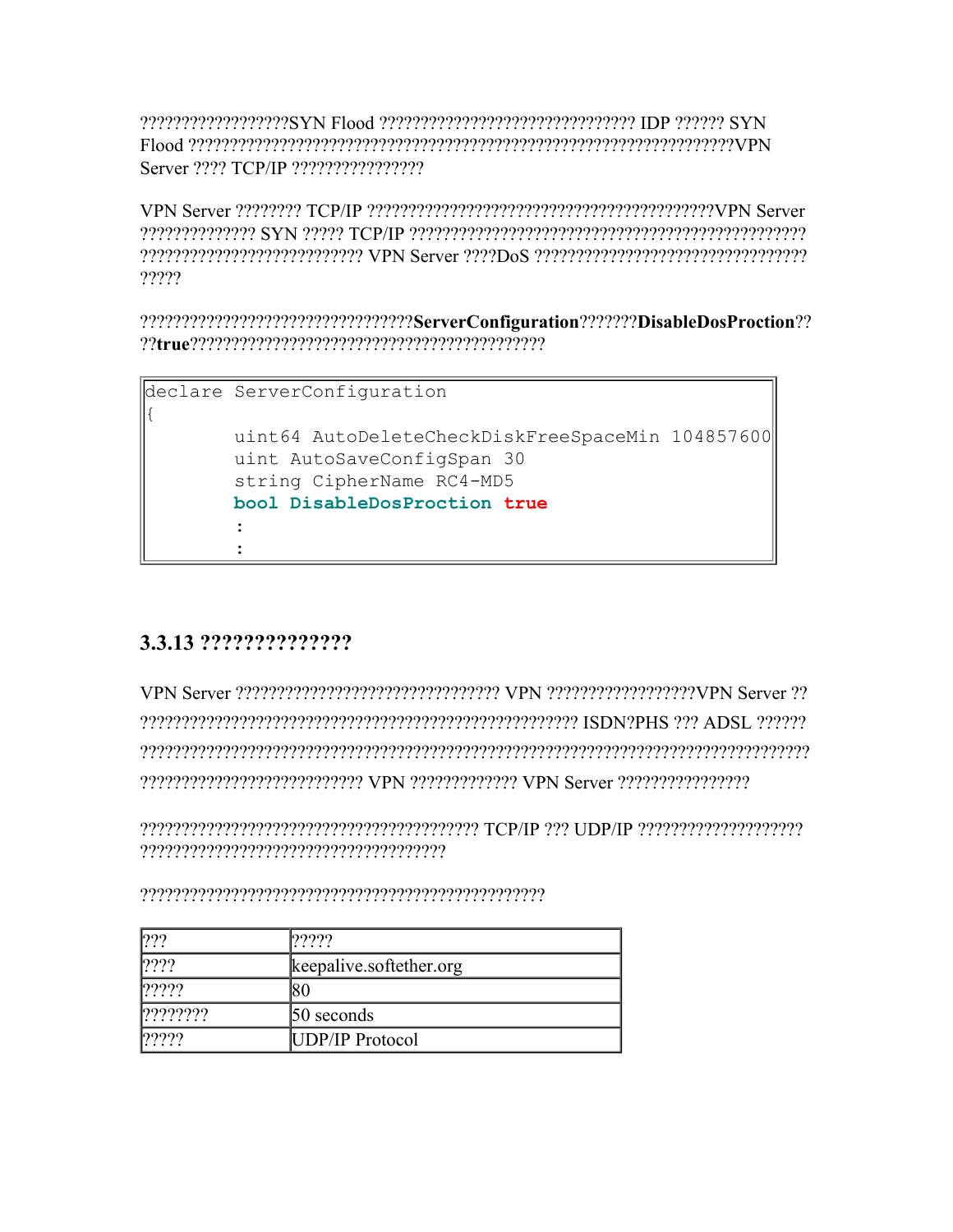???????????????????ypncmd???????????KeepEnable???????KeepDisable?????? 

3-3-8.png

????????????????????

# 3.3.14 ?????????

## ?????????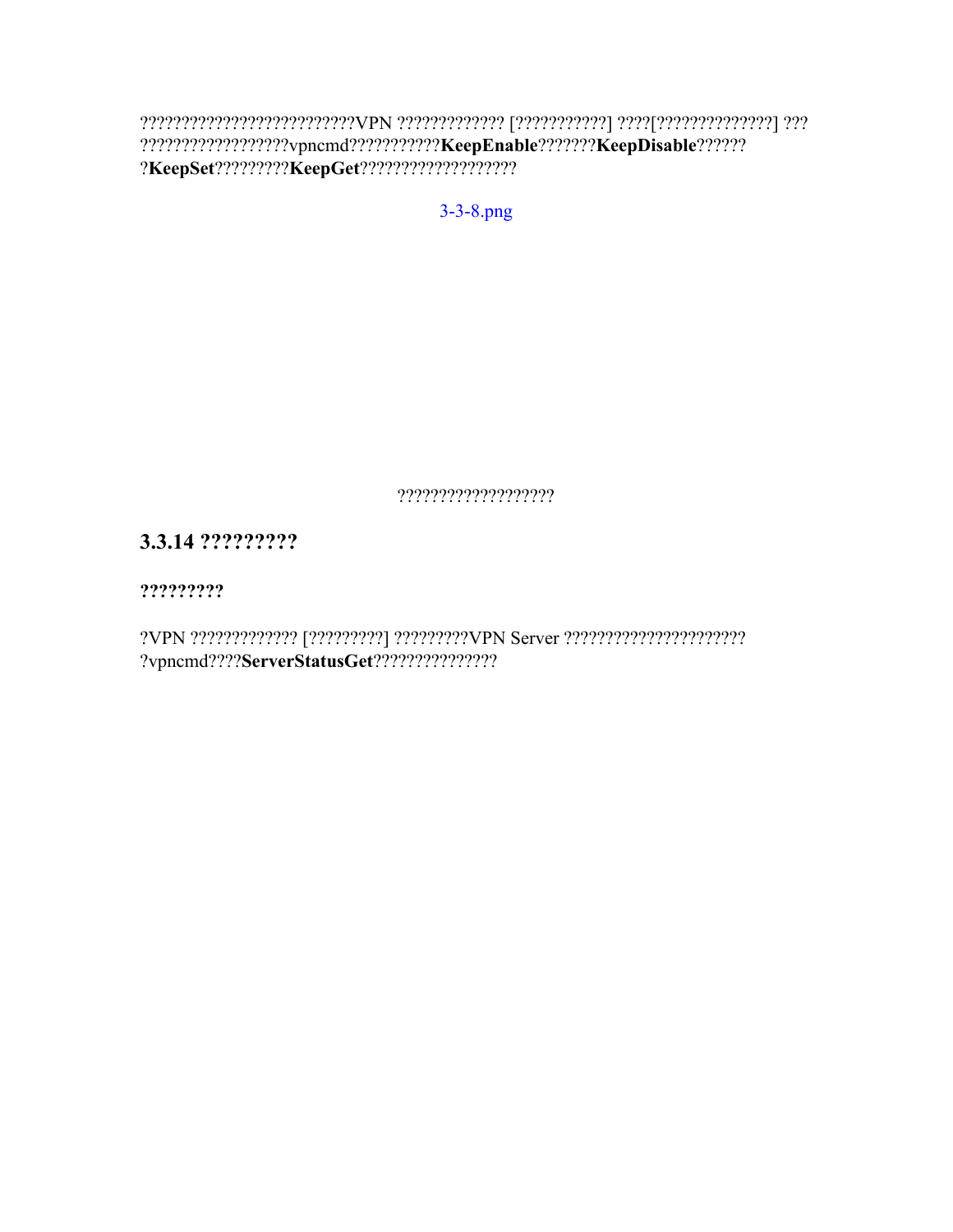| ???                | ??                                                                                                                      |
|--------------------|-------------------------------------------------------------------------------------------------------------------------|
| ???????            | ????????????   ????????????                                                                                             |
| <b>TCP</b> ??????? | VPN Server ? VPN ??????????????????????????????TCP ??<br> ???????????????????????? [??????? TCP ??????? ] ??? [?????? ] |
| $??$ HUB $?$       | ??? [???????? HUB ?] ? [???????? HUB ?] ?????????                                                                       |
| ??????             |                                                                                                                         |

 $???????????????$ 

???????????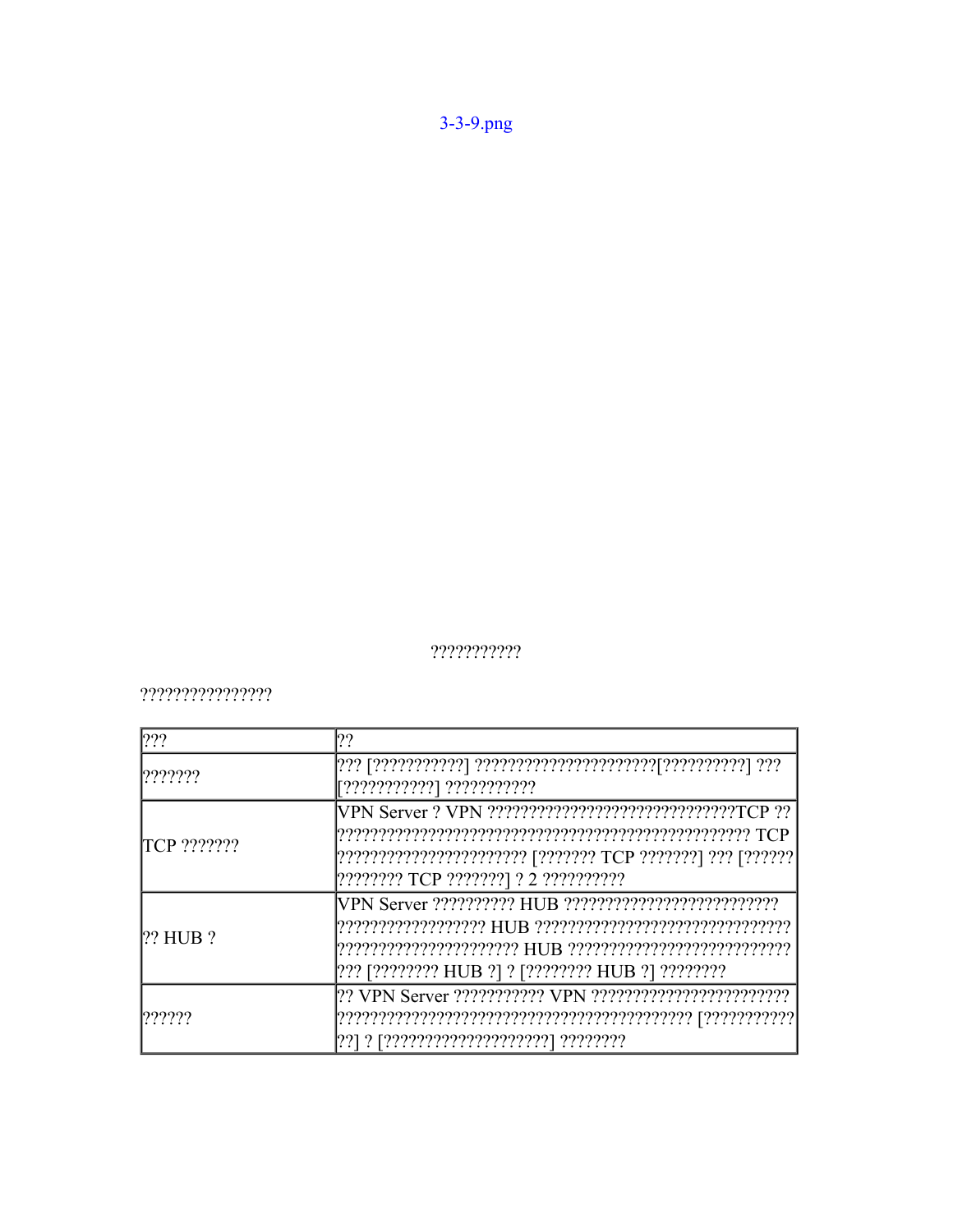| MAC ??????????  | ?????????????????????????????????? VPN Server ?????       |  |  |
|-----------------|-----------------------------------------------------------|--|--|
|                 | MAC ??????????????????????                                |  |  |
|                 |                                                           |  |  |
| $IP$ ?????????? | ???????????????????????????????? VPN Server ????? IP ???? |  |  |
|                 | ??????????????????                                        |  |  |
| ?????           |                                                           |  |  |
|                 |                                                           |  |  |
|                 |                                                           |  |  |
| [?????          |                                                           |  |  |
|                 |                                                           |  |  |
| ????            | ,,,,,,,,,,,,,,,,,,,,,,,,,                                 |  |  |
| ????????        |                                                           |  |  |
| ????            |                                                           |  |  |
|                 |                                                           |  |  |
| 2222222         |                                                           |  |  |
|                 |                                                           |  |  |

#### VPN Server ??????

?VPN ????????????? [SoftEther VPN Server ??????] ????????VPN Server ?????????????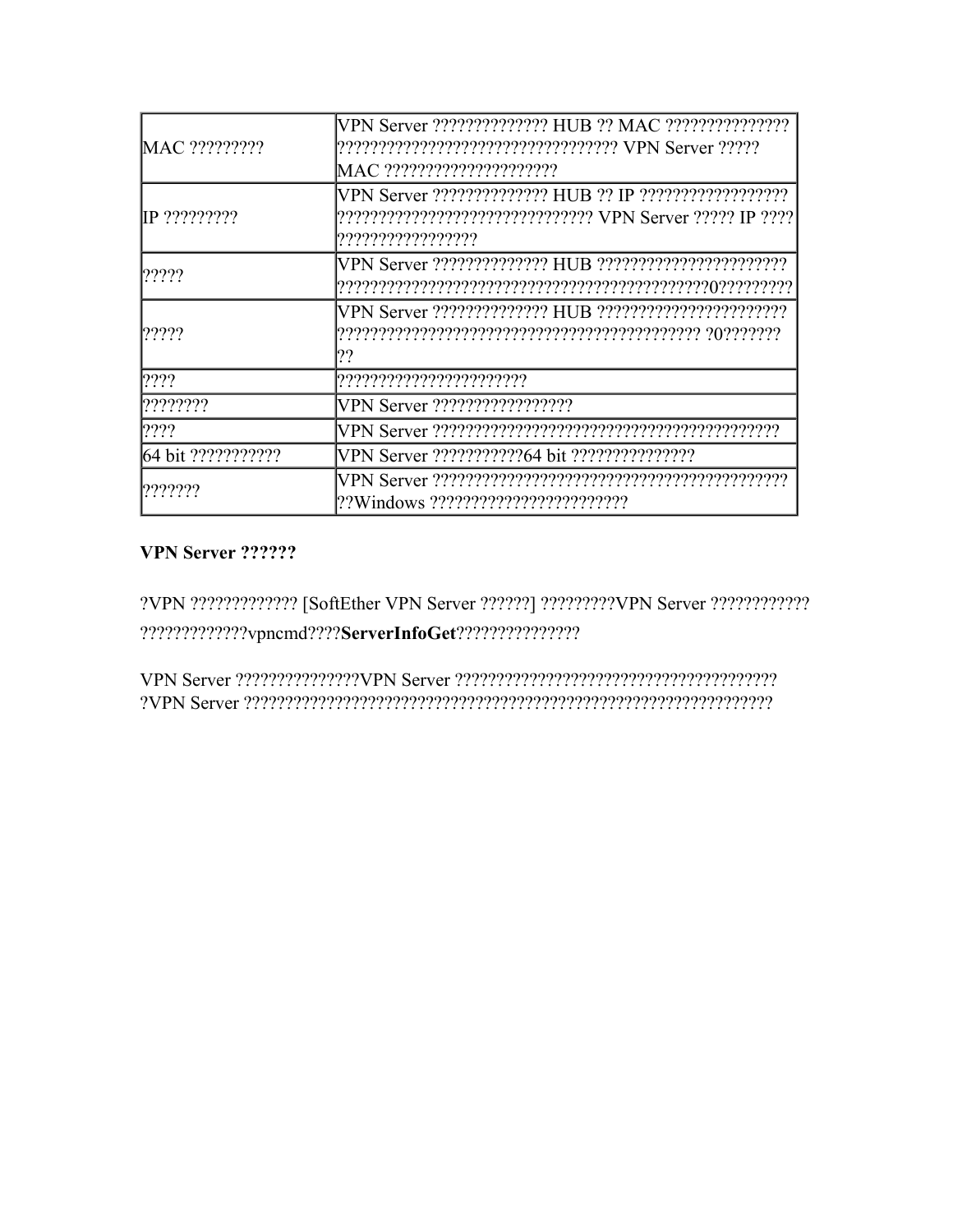$3 - 3 - 10$ .png

VPN Server ???????????

# 

 $3 - 3 - 11$ .png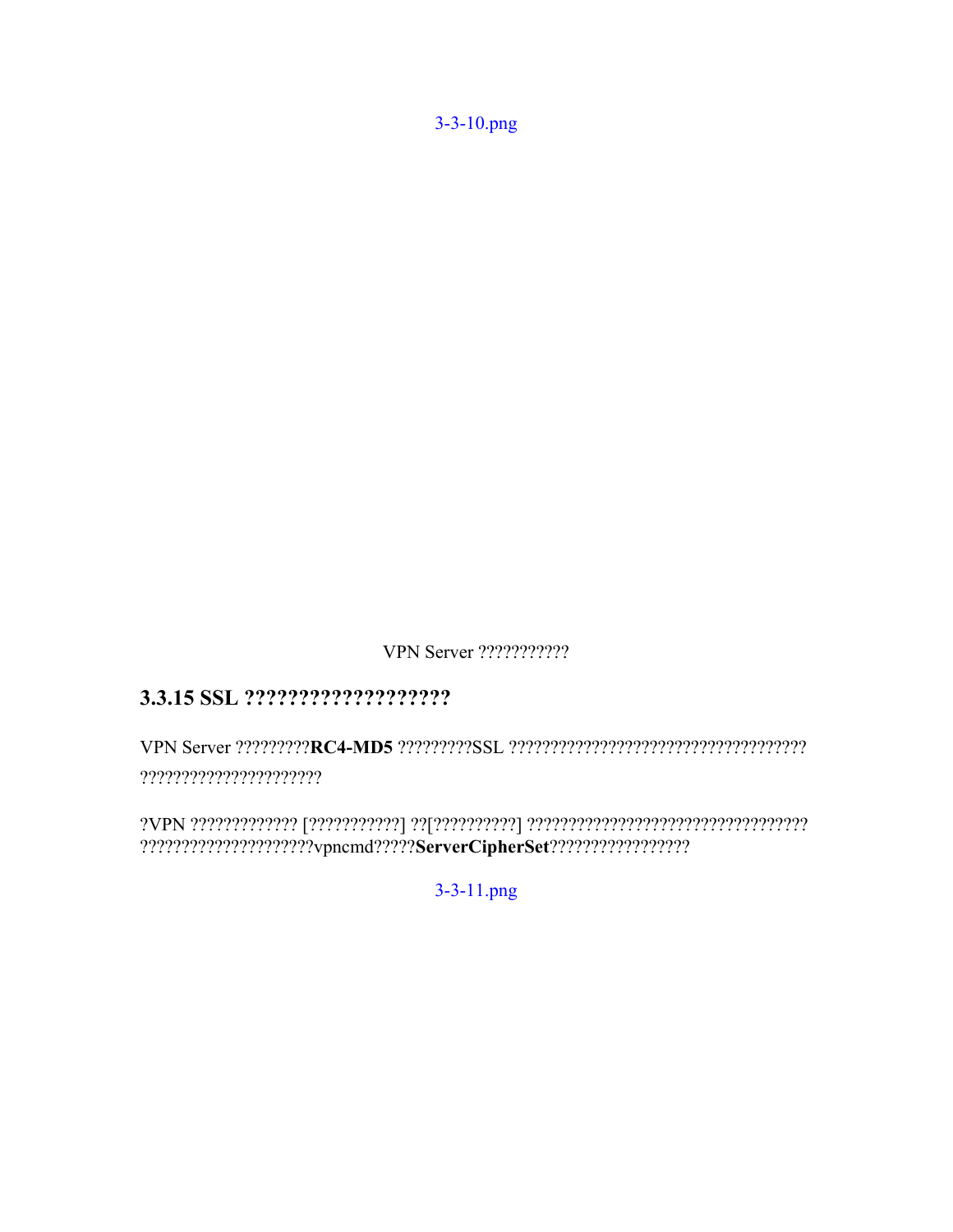# 

**22 VPN Server 2222222** 

# 3.3.17 syslog ????

????????syslog ??????????????????VPN ????????????? [???????????] ???syslog ????????? ?????????????????ypncmd?????SyslogEnable????????SyslogDisable???????????????????? ??

???????????????????syslog ????????????????syslog ?????????????????????????? syslog ?????? 

 $3 - 3 - 12$ .png

syslog ?????????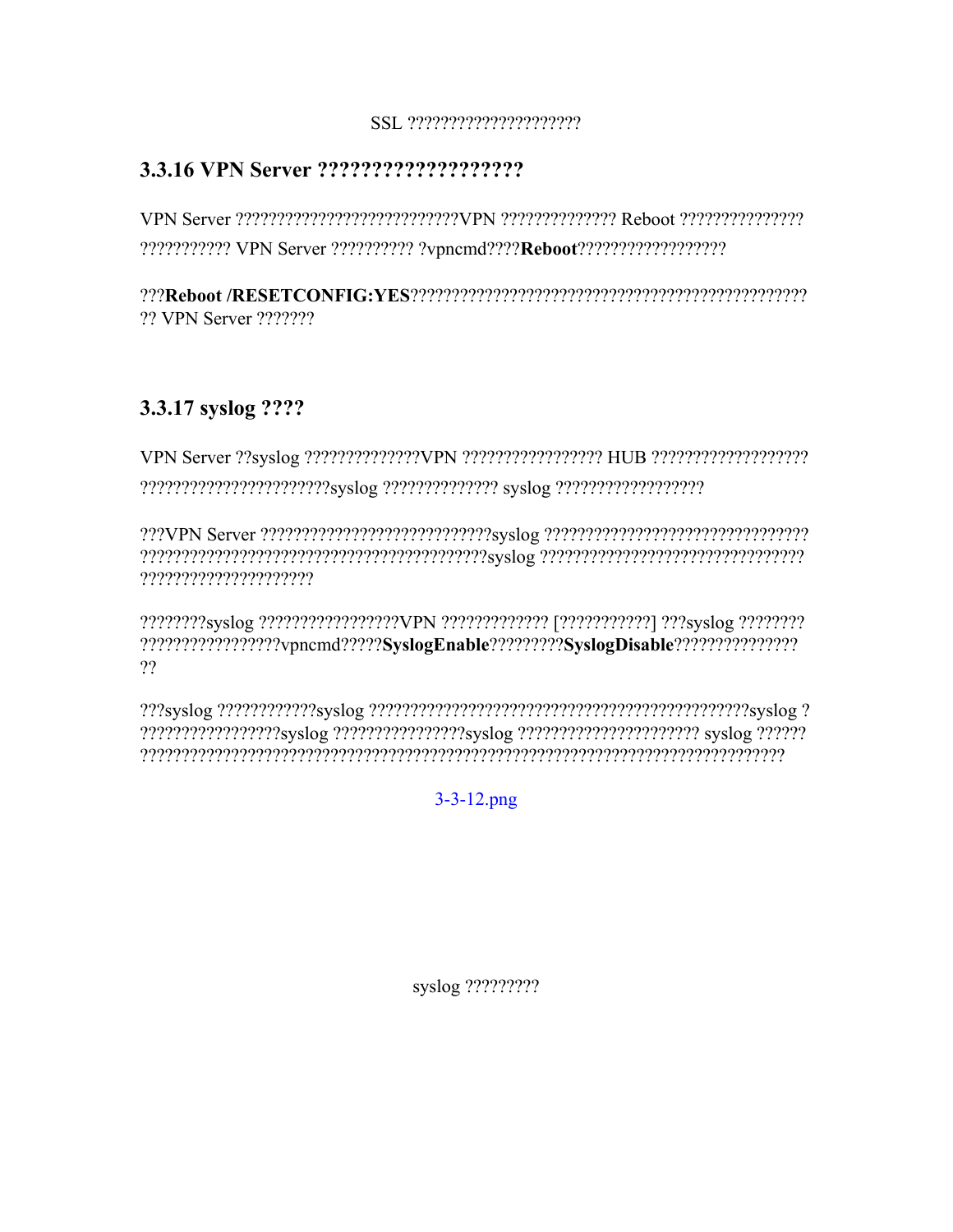## 

#### ?????????????????????

SoftEther VPN Server ?????????????? (???????????? vpncmd) ???????????????????????????3.3 VPN Server ??? ????????????????????????????VPN Server ???????????? HUB ??????? ?? 2 ????????

Processed HUB 20222222222222222222223 VPN Server 20222222222222222222222222222222 

VPN Server ??????????????????? (vpnserver ???????????????????) ?? adminip.txt ???????? 

 $|??$  (????????????????)?

#### adminip.txt ????????

222222222 IP 22222 1 22 1 222222222

#### ?? HUB ???????????? HUB ?????? IP ???????

?????

2222222 HUB "HUB1" 22 192.168.3.10 2 130.158.87.87 2 2 22 IP 22222222222222222222 

| 192.168.3.10          | HUB1 |
|-----------------------|------|
| $\vert 130.158.87.87$ | HUB1 |
| $\ 61.197.235.210$    | HUB2 |